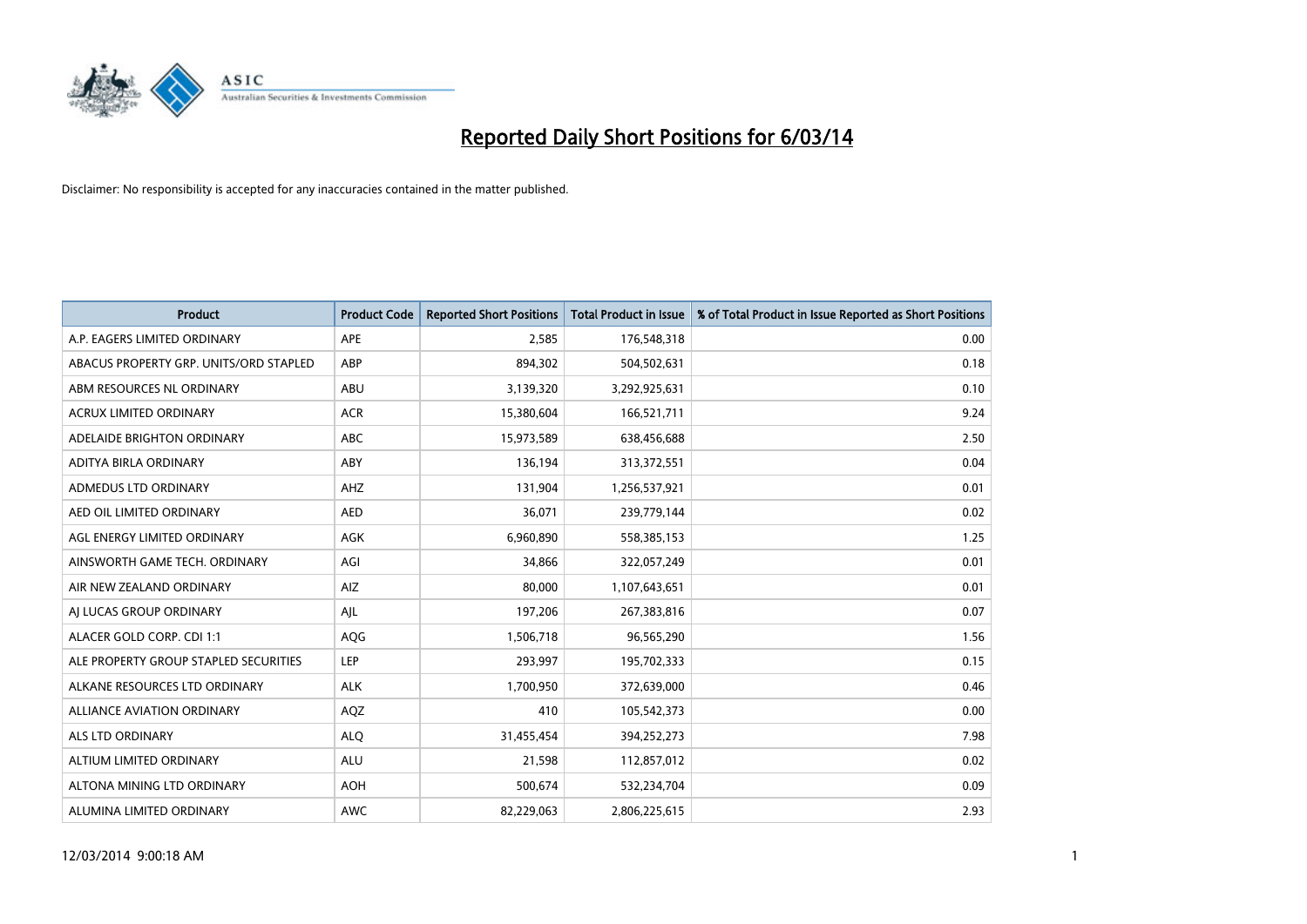

| <b>Product</b>                          | <b>Product Code</b> | <b>Reported Short Positions</b> | <b>Total Product in Issue</b> | % of Total Product in Issue Reported as Short Positions |
|-----------------------------------------|---------------------|---------------------------------|-------------------------------|---------------------------------------------------------|
| AMCOM TELECOMM, ORDINARY                | AMM                 | 734,851                         | 244,557,101                   | 0.30                                                    |
| AMCOR LIMITED ORDINARY                  | <b>AMC</b>          | 3,939,307                       | 1,206,684,923                 | 0.33                                                    |
| AMP CAPITAL CHINA ORDINARY UNITS        | <b>AGF</b>          | 10,385,324                      | 366,112,610                   | 2.84                                                    |
| AMP LIMITED ORDINARY                    | AMP                 | 33,543,145                      | 2,957,737,964                 | 1.13                                                    |
| AMPELLA MINING ORDINARY                 | <b>AMX</b>          | 340,087                         | 256,802,883                   | 0.13                                                    |
| ANSELL LIMITED ORDINARY                 | <b>ANN</b>          | 3,414,574                       | 152,762,142                   | 2.24                                                    |
| ANTARES ENERGY LTD ORDINARY             | <b>AZZ</b>          | 763,156                         | 255,000,000                   | 0.30                                                    |
| ANZ BANKING GRP LTD ORDINARY            | ANZ                 | 5,529,846                       | 2,744,102,108                 | 0.20                                                    |
| APA GROUP STAPLED SECURITIES            | <b>APA</b>          | 27,568,589                      | 835,750,807                   | 3.30                                                    |
| APN NEWS & MEDIA ORDINARY               | <b>APN</b>          | 8,448,827                       | 661,526,586                   | 1.28                                                    |
| AQUARIUS PLATINUM. ORDINARY             | <b>AOP</b>          | 2,818,905                       | 487,782,536                   | 0.58                                                    |
| AQUILA RESOURCES ORDINARY               | <b>AQA</b>          | 13,493,419                      | 411,804,442                   | 3.28                                                    |
| ARAFURA RESOURCE LTD ORDINARY           | ARU                 | 38,002                          | 441,270,644                   | 0.01                                                    |
| ARB CORPORATION ORDINARY                | ARP                 | 1,362,181                       | 72,493,302                    | 1.88                                                    |
| ARDENT LEISURE GROUP STAPLED SECURITIES | AAD                 | 2,827,715                       | 405,055,708                   | 0.70                                                    |
| ARENA REIT. ORDINARY UNITS              | <b>ARF</b>          | 28,202                          | 211,495,653                   | 0.01                                                    |
| ARISTOCRAT LEISURE ORDINARY             | <b>ALL</b>          | 8,668,392                       | 551,418,047                   | 1.57                                                    |
| <b>ARRIUM LTD ORDINARY</b>              | ARI                 | 24,608,498                      | 1,361,469,008                 | 1.81                                                    |
| <b>ASCIANO LIMITED ORDINARY</b>         | <b>AIO</b>          | 6,753,224                       | 975,385,664                   | 0.69                                                    |
| ASG GROUP LIMITED ORDINARY              | <b>ASZ</b>          | 553,838                         | 206,720,839                   | 0.27                                                    |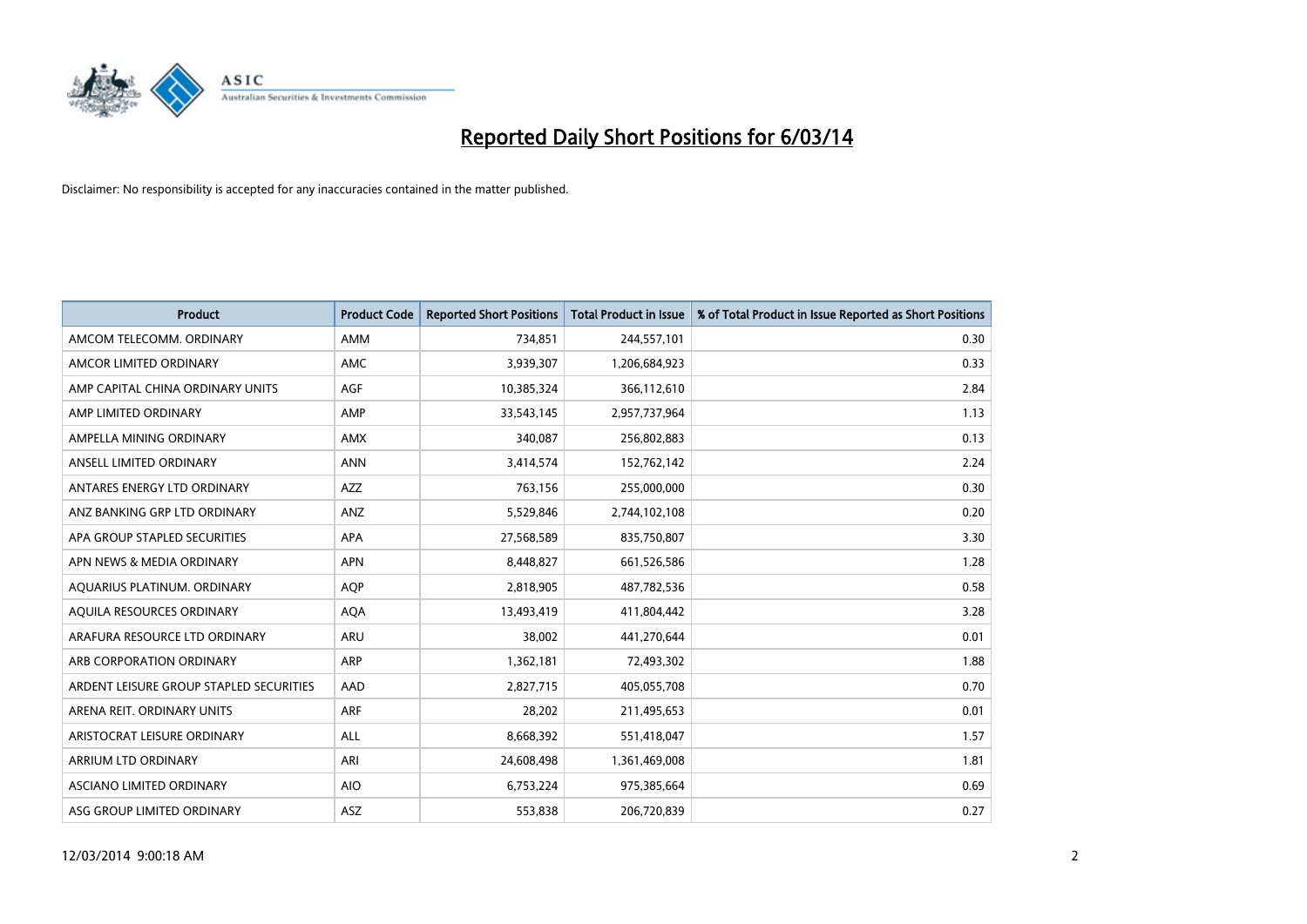

| <b>Product</b>                            | <b>Product Code</b> | <b>Reported Short Positions</b> | <b>Total Product in Issue</b> | % of Total Product in Issue Reported as Short Positions |
|-------------------------------------------|---------------------|---------------------------------|-------------------------------|---------------------------------------------------------|
| ASPEN GROUP ORD/UNITS STAPLED             | <b>APZ</b>          | 64.452                          | 119,946,366                   | 0.05                                                    |
| ASTRO JAP PROP GROUP STAPLED US PROHIBIT. | AJA                 | 10,086                          | 67,211,752                    | 0.02                                                    |
| ASX LIMITED ORDINARY                      | <b>ASX</b>          | 3,668,385                       | 193,595,162                   | 1.89                                                    |
| ATLAS IRON LIMITED ORDINARY               | AGO                 | 92,667,215                      | 915,496,158                   | 10.12                                                   |
| AURIZON HOLDINGS LTD ORDINARY             | AZI                 | 9,187,167                       | 2,137,284,503                 | 0.43                                                    |
| AURORA OIL & GAS ORDINARY                 | <b>AUT</b>          | 5,239,605                       | 448,785,778                   | 1.17                                                    |
| AUSDRILL LIMITED ORDINARY                 | <b>ASL</b>          | 30,775,655                      | 312,277,224                   | 9.86                                                    |
| AUSENCO LIMITED ORDINARY                  | AAX                 | 1,955,443                       | 168,449,799                   | 1.16                                                    |
| <b>AUSTAL LIMITED ORDINARY</b>            | ASB                 | 420,537                         | 346,379,377                   | 0.12                                                    |
| AUSTBROKERS HOLDINGS ORDINARY             | <b>AUB</b>          | 90                              | 59,642,171                    | 0.00                                                    |
| AUSTIN ENGINEERING ORDINARY               | ANG                 | 632,060                         | 84,274,004                    | 0.75                                                    |
| AUSTRALAND PROPERTY STAPLED SECURITY      | <b>ALZ</b>          | 2,405,741                       | 578,324,670                   | 0.42                                                    |
| AUSTRALIAN AGRICULT, ORDINARY             | <b>AAC</b>          | 4,226,304                       | 532,294,404                   | 0.79                                                    |
| AUSTRALIAN INFR LTD ORDINARY              | <b>AIX</b>          | 20,098                          | 620,733,944                   | 0.00                                                    |
| AUSTRALIAN PHARM, ORDINARY                | API                 | 10,940,639                      | 488,115,883                   | 2.24                                                    |
| AUTOMOTIVE HOLDINGS ORDINARY              | <b>AHE</b>          | 835,460                         | 260,579,682                   | 0.32                                                    |
| AVEO GROUP STAPLED SECURITIES             | <b>AOG</b>          | 9,629,846                       | 500,111,460                   | 1.93                                                    |
| AWE LIMITED ORDINARY                      | <b>AWE</b>          | 222,027                         | 522,696,385                   | 0.04                                                    |
| <b>AZONTO PET LTD ORDINARY</b>            | <b>APY</b>          |                                 | 1,158,625,100                 | 0.00                                                    |
| <b>BANDANNA ENERGY ORDINARY</b>           | <b>BND</b>          | 23,305,222                      | 528,481,199                   | 4.41                                                    |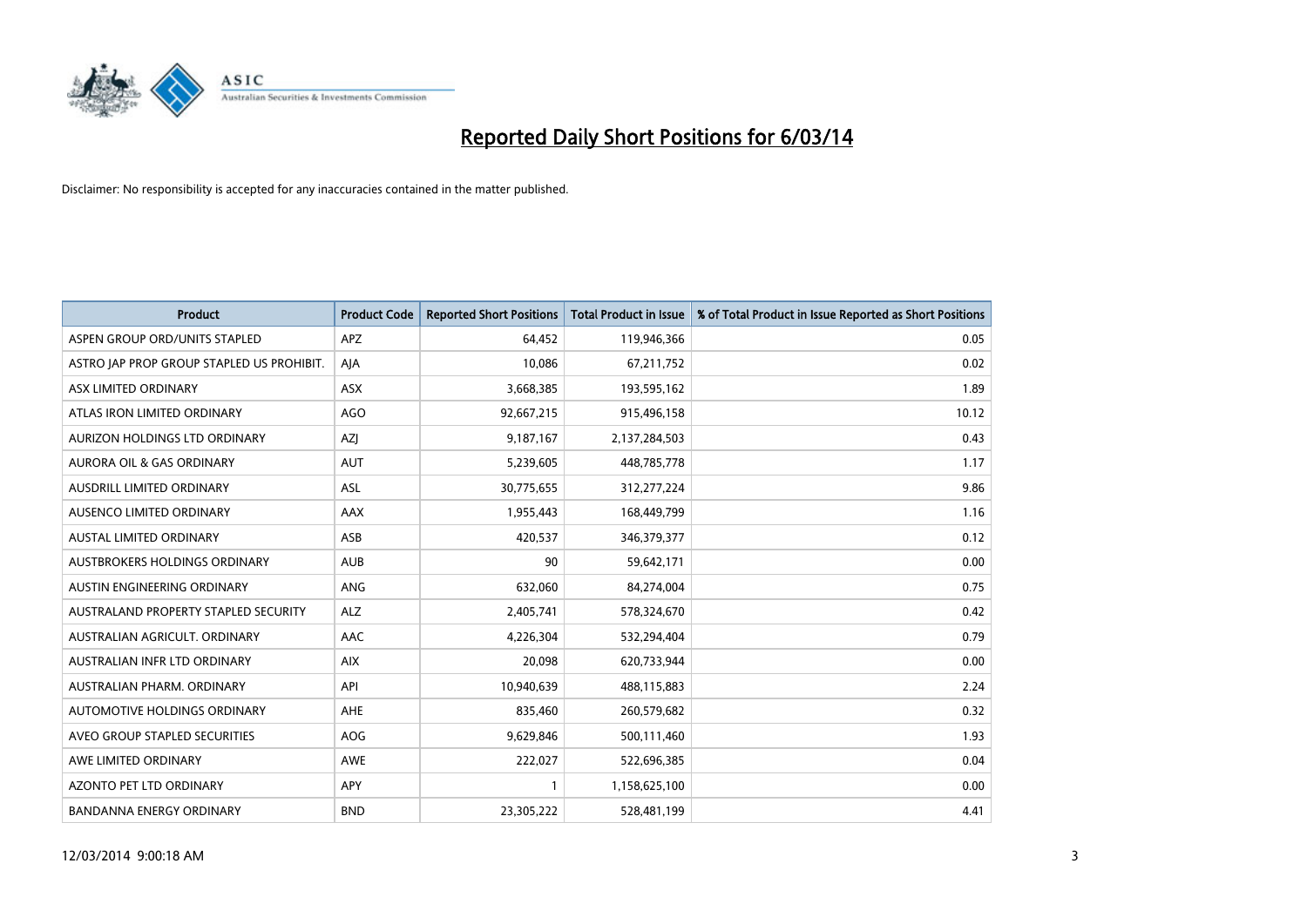

| <b>Product</b>                         | <b>Product Code</b> | <b>Reported Short Positions</b> | <b>Total Product in Issue</b> | % of Total Product in Issue Reported as Short Positions |
|----------------------------------------|---------------------|---------------------------------|-------------------------------|---------------------------------------------------------|
| BANK OF QUEENSLAND. ORDINARY           | <b>BOQ</b>          | 4,026,397                       | 322,566,581                   | 1.25                                                    |
| <b>BANNERMAN RESOURCES ORDINARY</b>    | <b>BMN</b>          | 300,000                         | 322,885,298                   | 0.09                                                    |
| <b>BASE RES LIMITED ORDINARY</b>       | <b>BSE</b>          | 6,656,593                       | 561,840,029                   | 1.18                                                    |
| BATHURST RES LTD. ORDINARY             | <b>BRL</b>          | 15,602,945                      | 821,457,725                   | 1.90                                                    |
| <b>BC IRON LIMITED ORDINARY</b>        | <b>BCI</b>          | 120,369                         | 124,028,630                   | 0.10                                                    |
| BEACH ENERGY LIMITED ORDINARY          | <b>BPT</b>          | 55,771,790                      | 1,283,241,004                 | 4.35                                                    |
| BEADELL RESOURCE LTD ORDINARY          | <b>BDR</b>          | 37,760,744                      | 790,777,280                   | 4.78                                                    |
| <b>BEGA CHEESE LTD ORDINARY</b>        | <b>BGA</b>          | 25,136                          | 152,245,802                   | 0.02                                                    |
| BENDIGO AND ADELAIDE ORDINARY          | <b>BEN</b>          | 11,281,991                      | 410,297,092                   | 2.75                                                    |
| <b>BENITEC BIOPHARMA ORDINARY</b>      | <b>BLT</b>          | 1.893                           | 100,083,986                   | 0.00                                                    |
| BENTHAM IMF LTD ORDINARY               | <b>IMF</b>          | 3,791,981                       | 164,380,143                   | 2.31                                                    |
| BERKELEY RESOURCES ORDINARY            | <b>BKY</b>          | 31,002                          | 180,361,323                   | 0.02                                                    |
| BETASHARES ASX RES ETF UNITS           | <b>ORE</b>          | 517,432                         | 3,020,814                     | 17.13                                                   |
| <b>BHP BILLITON LIMITED ORDINARY</b>   | <b>BHP</b>          | 6,405,314                       | 3,211,691,105                 | 0.20                                                    |
| <b>BILLABONG ORDINARY</b>              | <b>BBG</b>          | 13,176,466                      | 878,015,716                   | 1.50                                                    |
| BILLABONG RTS11-MAR-14FORUS            | <b>BBGR</b>         | 1,371,225                       | 180,273,753                   | 0.76                                                    |
| <b>BLACKMORES LIMITED ORDINARY</b>     | <b>BKL</b>          | 5,629                           | 17,046,032                    | 0.03                                                    |
| BLACKTHORN RESOURCES ORD US PROHIBITED | <b>BTR</b>          | 411,467                         | 164,285,950                   | 0.25                                                    |
| <b>BLUESCOPE STEEL LTD ORDINARY</b>    | <b>BSL</b>          | 5,995,341                       | 558,733,728                   | 1.07                                                    |
| <b>BOART LONGYEAR ORDINARY</b>         | <b>BLY</b>          | 44,000,461                      | 461,163,412                   | 9.54                                                    |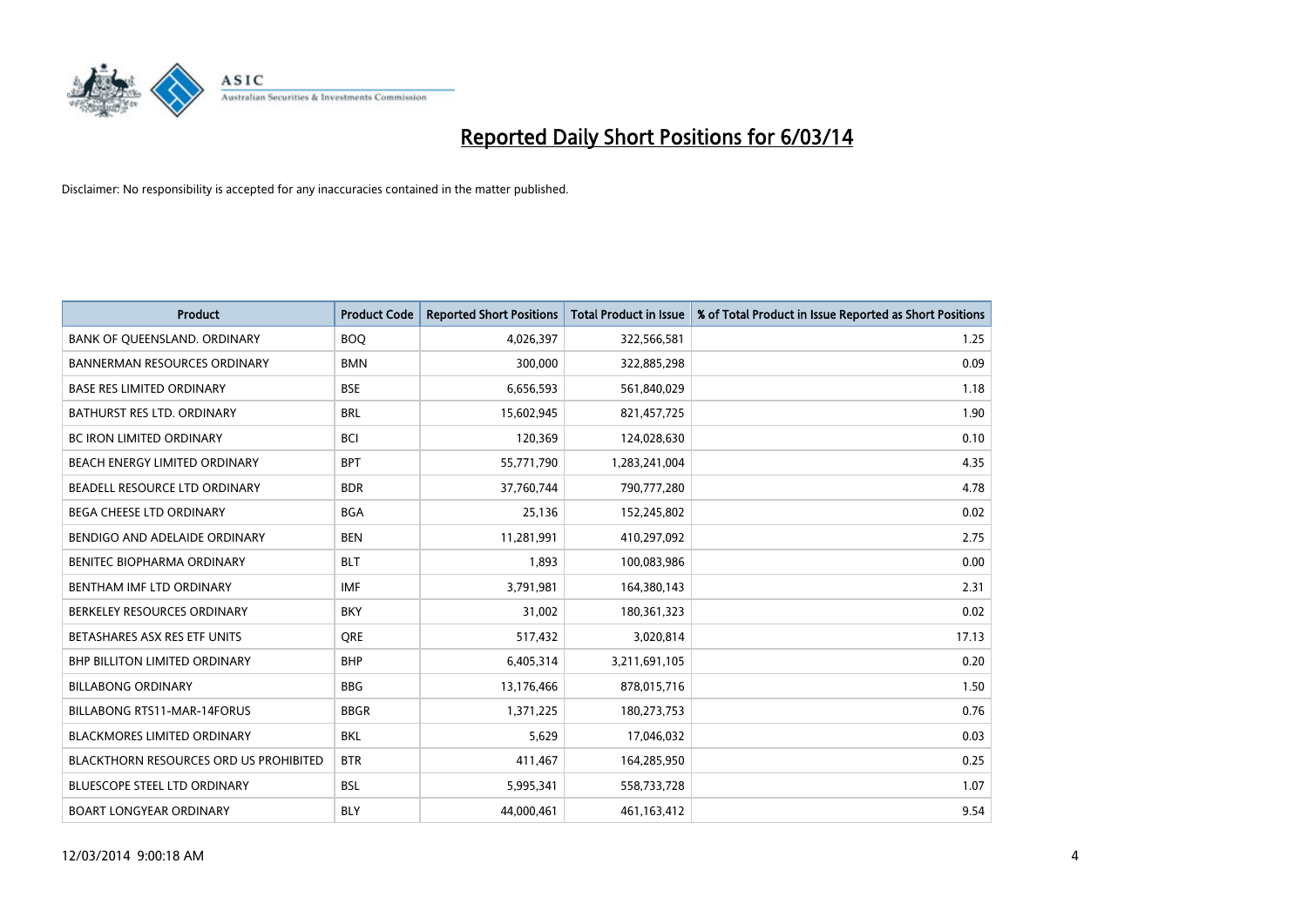

| <b>Product</b>                      | <b>Product Code</b> | <b>Reported Short Positions</b> | <b>Total Product in Issue</b> | % of Total Product in Issue Reported as Short Positions |
|-------------------------------------|---------------------|---------------------------------|-------------------------------|---------------------------------------------------------|
| <b>BOOM LOGISTICS ORDINARY</b>      | <b>BOL</b>          | 78,625                          | 474,868,764                   | 0.02                                                    |
| BORAL LIMITED. ORDINARY             | <b>BLD</b>          | 43,326,906                      | 778,739,826                   | 5.56                                                    |
| <b>BRADKEN LIMITED ORDINARY</b>     | <b>BKN</b>          | 20,740,310                      | 169,240,662                   | 12.25                                                   |
| <b>BRAMBLES LIMITED ORDINARY</b>    | <b>BXB</b>          | 1,689,278                       | 1,562,081,651                 | 0.11                                                    |
| <b>BREVILLE GROUP LTD ORDINARY</b>  | <b>BRG</b>          | 2,469,071                       | 130,095,322                   | 1.90                                                    |
| <b>BRICKWORKS LIMITED ORDINARY</b>  | <b>BKW</b>          | 68,408                          | 148,038,996                   | 0.05                                                    |
| <b>BROCKMAN MINING LTD ORDINARY</b> | <b>BCK</b>          | 36                              | 8,381,982,131                 | 0.00                                                    |
| BT INVESTMENT MNGMNT ORDINARY       | <b>BTT</b>          | 714,576                         | 282,727,073                   | 0.25                                                    |
| <b>BURU ENERGY ORDINARY</b>         | <b>BRU</b>          | 13,673,790                      | 298,505,530                   | 4.58                                                    |
| <b>BWP TRUST ORDINARY UNITS</b>     | <b>BWP</b>          | 4,262,776                       | 634,395,195                   | 0.67                                                    |
| CABCHARGE AUSTRALIA ORDINARY        | CAB                 | 9,683,221                       | 120,430,683                   | 8.04                                                    |
| <b>CALTEX AUSTRALIA ORDINARY</b>    | <b>CTX</b>          | 1,804,136                       | 270,000,000                   | 0.67                                                    |
| CAPE LAMBERT RES LTD ORDINARY       | <b>CFE</b>          | 83,968                          | 665,138,887                   | 0.01                                                    |
| CAPITOL HEALTH ORDINARY             | CAI                 | 19,332                          | 430,799,793                   | 0.00                                                    |
| <b>CARDNO LIMITED ORDINARY</b>      | <b>CDD</b>          | 6,839,807                       | 146,779,250                   | 4.66                                                    |
| CARNARVON PETROLEUM ORDINARY        | <b>CVN</b>          | 12,220                          | 986,565,952                   | 0.00                                                    |
| CARSALES.COM LTD ORDINARY           | <b>CRZ</b>          | 7,157,463                       | 237,773,965                   | 3.01                                                    |
| CASH CONVERTERS ORDINARY            | CCV                 | 9,000,894                       | 426,302,767                   | 2.11                                                    |
| CEDAR WOODS PROP. ORDINARY          | <b>CWP</b>          | 48,919                          | 73,732,683                    | 0.07                                                    |
| CENTRAL PETROLEUM ORDINARY          | <b>CTP</b>          | 807,133                         | 309,219,473                   | 0.26                                                    |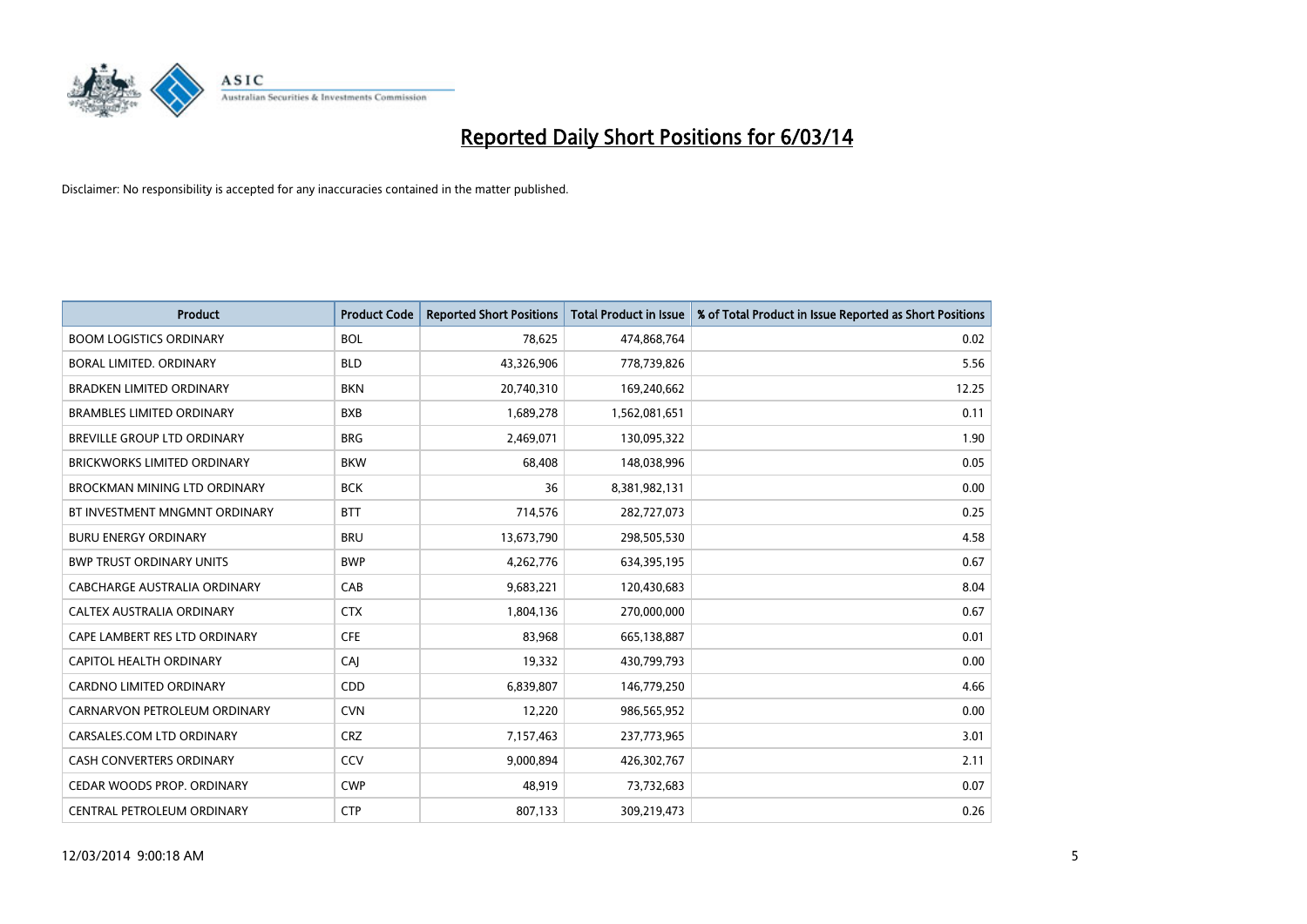

| <b>Product</b>                          | <b>Product Code</b> | <b>Reported Short Positions</b> | <b>Total Product in Issue</b> | % of Total Product in Issue Reported as Short Positions |
|-----------------------------------------|---------------------|---------------------------------|-------------------------------|---------------------------------------------------------|
| <b>CERAMIC FUEL CELLS ORDINARY</b>      | <b>CFU</b>          | 381,618                         | 1,751,724,324                 | 0.02                                                    |
| CFS RETAIL TRUST GRP STAPLED SECURITIES | <b>CFX</b>          | 66,577,564                      | 3,018,050,810                 | 2.21                                                    |
| CHALLENGER DIV.PRO. STAPLED UNITS       | <b>CDI</b>          | 30,159                          | 214,101,013                   | 0.01                                                    |
| CHALLENGER LIMITED ORDINARY             | <b>CGF</b>          | 842,742                         | 530,862,585                   | 0.16                                                    |
| CHARTER HALL GROUP STAPLED US PROHIBIT. | <b>CHC</b>          | 465,504                         | 347,925,558                   | 0.13                                                    |
| <b>CHARTER HALL RETAIL UNITS</b>        | <b>CQR</b>          | 9,762,980                       | 369,040,750                   | 2.65                                                    |
| <b>CHORUS LIMITED ORDINARY</b>          | <b>CNU</b>          | 894,356                         | 396,369,767                   | 0.23                                                    |
| CITIGOLD CORP LTD ORDINARY              | <b>CTO</b>          | 153,427                         | 1,495,764,906                 | 0.01                                                    |
| CLINUVEL PHARMACEUT. ORDINARY           | <b>CUV</b>          | 600                             | 38,217,038                    | 0.00                                                    |
| COAL OF AFRICA LTD ORDINARY             | <b>CZA</b>          | 426                             | 1,048,368,613                 | 0.00                                                    |
| <b>COALSPUR MINES LTD ORDINARY</b>      | <b>CPL</b>          | 7,290,448                       | 641,394,435                   | 1.14                                                    |
| <b>COBAR CONSOLIDATED ORDINARY</b>      | CCU                 | 100,000                         | 329,715,353                   | 0.03                                                    |
| COCA-COLA AMATIL ORDINARY               | <b>CCL</b>          | 16,805,742                      | 763,590,249                   | 2.20                                                    |
| <b>COCHLEAR LIMITED ORDINARY</b>        | <b>COH</b>          | 9,777,470                       | 57,062,020                    | 17.13                                                   |
| <b>COCKATOO COAL ORDINARY</b>           | <b>COK</b>          | 167,987                         | 4,514,548,852                 | 0.00                                                    |
| <b>CODAN LIMITED ORDINARY</b>           | <b>CDA</b>          | 644,952                         | 176,969,924                   | 0.36                                                    |
| <b>COFFEY INTERNATIONAL ORDINARY</b>    | <b>COF</b>          | 18,923                          | 255,833,165                   | 0.01                                                    |
| <b>COKAL LTD ORDINARY</b>               | <b>CKA</b>          | 13,650                          | 471,103,926                   | 0.00                                                    |
| <b>COLLECTION HOUSE ORDINARY</b>        | <b>CLH</b>          | 2,198,430                       | 128,969,148                   | 1.70                                                    |
| COMMONWEALTH BANK, ORDINARY             | <b>CBA</b>          | 8,832,108                       | 1,611,928,836                 | 0.55                                                    |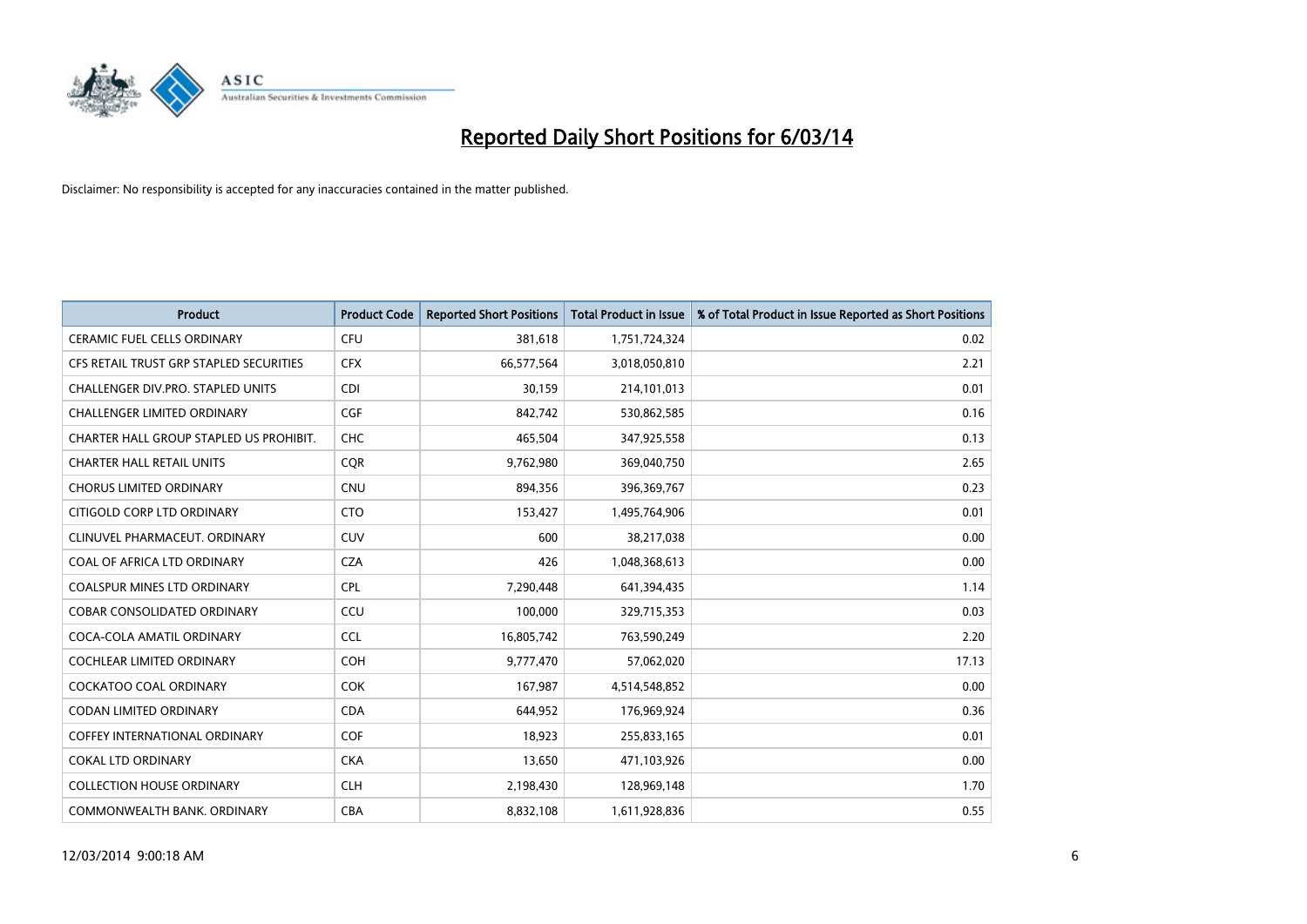

| <b>Product</b>                          | <b>Product Code</b> | <b>Reported Short Positions</b> | <b>Total Product in Issue</b> | % of Total Product in Issue Reported as Short Positions |
|-----------------------------------------|---------------------|---------------------------------|-------------------------------|---------------------------------------------------------|
| <b>COMMONWEALTH PROP ORDINARY UNITS</b> | <b>CPA</b>          | 4,087,679                       | 2,347,003,413                 | 0.17                                                    |
| <b>COMPASS RESOURCES ORDINARY</b>       | <b>CMR</b>          | 7,472                           | 1,403,744,100                 | 0.00                                                    |
| <b>COMPUTERSHARE LTD ORDINARY</b>       | <b>CPU</b>          | 11,992,384                      | 556,203,079                   | 2.16                                                    |
| COOPER ENERGY LTD ORDINARY              | <b>COE</b>          | 220,357                         | 329,235,509                   | 0.07                                                    |
| <b>CORP TRAVEL LIMITED ORDINARY</b>     | <b>CTD</b>          | 18,866                          | 89,890,762                    | 0.02                                                    |
| <b>COVER-MORE GRP LTD ORDINARY</b>      | <b>CVO</b>          | 1,528,527                       | 317,750,000                   | 0.48                                                    |
| <b>CREDIT CORP GROUP ORDINARY</b>       | <b>CCP</b>          | 153,548                         | 46,131,882                    | 0.33                                                    |
| <b>CROMWELL PROP STAPLED SECURITIES</b> | <b>CMW</b>          | 15,558,677                      | 1,724,697,156                 | 0.90                                                    |
| <b>CROWE HORWATH AUS ORDINARY</b>       | <b>CRH</b>          | 833,475                         | 273,005,429                   | 0.31                                                    |
| <b>CROWN RESORTS LTD ORDINARY</b>       | <b>CWN</b>          | 3,757,893                       | 728,394,185                   | 0.52                                                    |
| <b>CSG LIMITED ORDINARY</b>             | CSV                 | 1,560                           | 278,973,075                   | 0.00                                                    |
| <b>CSL LIMITED ORDINARY</b>             | <b>CSL</b>          | 607,111                         | 483,937,977                   | 0.13                                                    |
| <b>CSR LIMITED ORDINARY</b>             | <b>CSR</b>          | 14,949,847                      | 506,000,315                   | 2.95                                                    |
| <b>CUDECO LIMITED ORDINARY</b>          | CDU                 | 8,172,725                       | 234,033,408                   | 3.49                                                    |
| DART ENERGY LTD ORDINARY                | <b>DTE</b>          | 4,637,320                       | 1,108,752,733                 | 0.42                                                    |
| DATA#3 LIMITED ORDINARY                 | <b>DTL</b>          | 218,375                         | 153,974,950                   | 0.14                                                    |
| DAVID JONES LIMITED ORDINARY            | <b>DJS</b>          | 32,926,481                      | 537,137,845                   | 6.13                                                    |
| <b>DECMIL GROUP LIMITED ORDINARY</b>    | <b>DCG</b>          | 2,848,091                       | 168,657,794                   | 1.69                                                    |
| DEEP YELLOW LIMITED ORDINARY            | <b>DYL</b>          | 10,002                          | 1,614,056,807                 | 0.00                                                    |
| DEVINE LIMITED ORDINARY                 | <b>DVN</b>          | 10.000                          | 158,730,556                   | 0.01                                                    |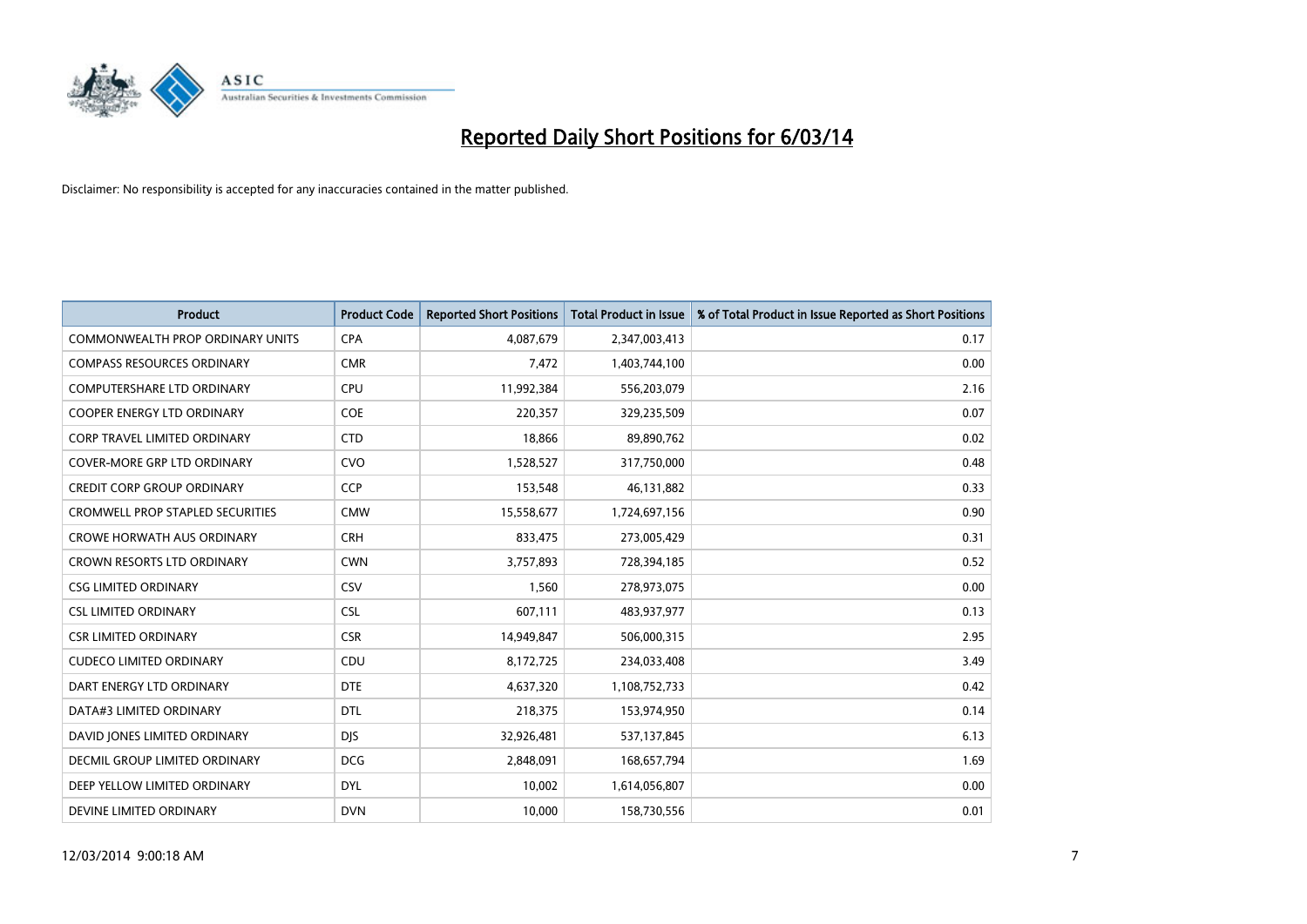

| <b>Product</b>                       | <b>Product Code</b> | <b>Reported Short Positions</b> | <b>Total Product in Issue</b> | % of Total Product in Issue Reported as Short Positions |
|--------------------------------------|---------------------|---------------------------------|-------------------------------|---------------------------------------------------------|
| DEXUS PROPERTY GROUP STAPLED UNITS   | <b>DXS</b>          | 28,422,080                      | 5,175,679,451                 | 0.55                                                    |
| DICK SMITH HLDGS ORDINARY            | <b>DSH</b>          | 11,132,227                      | 236,511,364                   | 4.71                                                    |
| DISCOVERY METALS LTD ORDINARY        | <b>DML</b>          | 4,480,411                       | 560,034,418                   | 0.80                                                    |
| DOMINO PIZZA ENTERPR ORDINARY        | <b>DMP</b>          | 1,818,007                       | 85,915,713                    | 2.12                                                    |
| DONACO INTERNATIONAL ORDINARY        | <b>DNA</b>          | 1,250,821                       | 401,051,771                   | 0.31                                                    |
| DORAY MINERALS LTD ORDINARY          | <b>DRM</b>          | 2,645                           | 163,326,768                   | 0.00                                                    |
| DOWNER EDI LIMITED ORDINARY          | <b>DOW</b>          | 14,653,974                      | 434,734,970                   | 3.37                                                    |
| DRAGON MINING LTD ORDINARY           | <b>DRA</b>          | 50,000                          | 88,840,613                    | 0.06                                                    |
| DRILLSEARCH ENERGY ORDINARY          | <b>DLS</b>          | 13,371,671                      | 432,965,895                   | 3.09                                                    |
| DUET GROUP STAPLED US PROHIBIT.      | <b>DUE</b>          | 19,725,741                      | 1,296,528,384                 | 1.52                                                    |
| DULUXGROUP LIMITED ORDINARY          | <b>DLX</b>          | 695,633                         | 381,093,950                   | 0.18                                                    |
| <b>DWS LTD ORDINARY</b>              | <b>DWS</b>          | 4,422                           | 132,362,763                   | 0.00                                                    |
| ECHO ENTERTAINMENT ORDINARY          | EGP                 | 22,596,603                      | 825,672,730                   | 2.74                                                    |
| <b>ELDERS LIMITED ORDINARY</b>       | <b>ELD</b>          | 19,776,311                      | 455,013,329                   | 4.35                                                    |
| ELEMENTAL MINERALS ORDINARY          | <b>ELM</b>          | 469,132                         | 303,263,391                   | 0.15                                                    |
| <b>EMECO HOLDINGS ORDINARY</b>       | <b>EHL</b>          | 14,061,744                      | 599,675,707                   | 2.34                                                    |
| <b>ENDEAVOUR MIN CORP CDI 1:1</b>    | <b>EVR</b>          | 94,358                          | 76,697,439                    | 0.12                                                    |
| ENERGY RESOURCES ORDINARY 'A'        | <b>ERA</b>          | 11,059,431                      | 517,725,062                   | 2.14                                                    |
| <b>ENERGY WORLD CORPOR, ORDINARY</b> | <b>EWC</b>          | 58,728,537                      | 1,734,166,672                 | 3.39                                                    |
| <b>ENVESTRA LIMITED ORDINARY</b>     | <b>ENV</b>          | 201.405                         | 1.796.808.474                 | 0.01                                                    |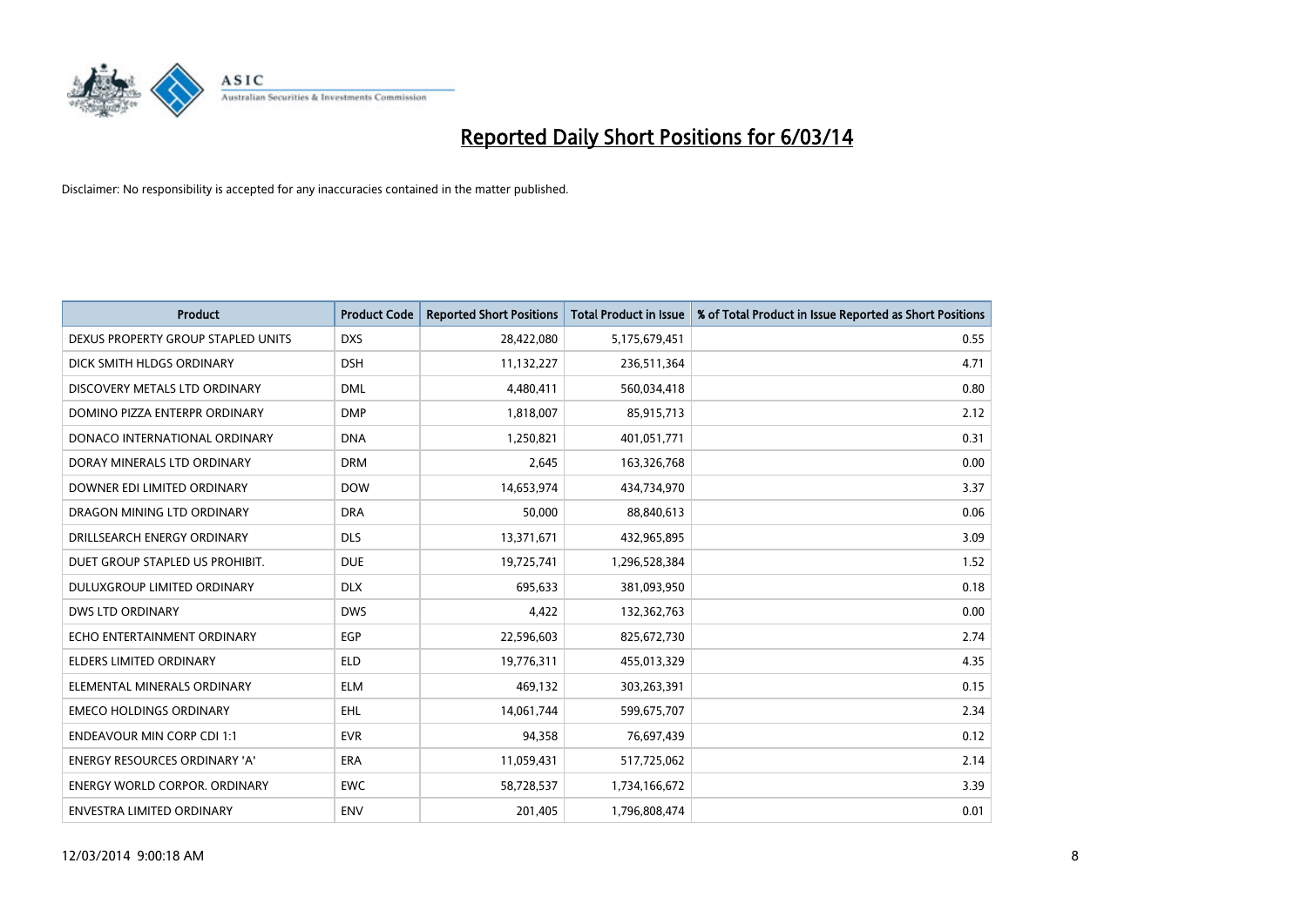

| <b>Product</b>                         | <b>Product Code</b> | <b>Reported Short Positions</b> | <b>Total Product in Issue</b> | % of Total Product in Issue Reported as Short Positions |
|----------------------------------------|---------------------|---------------------------------|-------------------------------|---------------------------------------------------------|
| EQUATORIAL RES LTD ORDINARY            | EQX                 | 2,009                           | 122,185,353                   | 0.00                                                    |
| ERM POWER LIMITED ORDINARY             | EPW                 | 811,920                         | 238,714,606                   | 0.34                                                    |
| ESERVGLOBAL LIMITED ORDINARY           | ESV                 | 3,000,000                       | 253,545,997                   | 1.18                                                    |
| ETHANE PIPELINE STAPLED SECURITIES     | <b>EPX</b>          | 8,126                           | 69,302,275                    | 0.01                                                    |
| EVOLUTION MINING LTD ORDINARY          | <b>EVN</b>          | 30,183,244                      | 708,652,367                   | 4.26                                                    |
| FAIRFAX MEDIA LTD ORDINARY             | <b>FXJ</b>          | 167,605,067                     | 2,351,955,725                 | 7.13                                                    |
| <b>FANTASTIC HOLDINGS ORDINARY</b>     | <b>FAN</b>          | 16,925                          | 103,068,398                   | 0.02                                                    |
| FAR LTD ORDINARY                       | <b>FAR</b>          | 32,670,208                      | 2,499,846,742                 | 1.31                                                    |
| FEDERATION CNTRES ORD/UNIT STAPLED SEC | <b>FDC</b>          | 4,878,695                       | 1,427,641,565                 | 0.34                                                    |
| FISHER & PAYKEL H. ORDINARY            | <b>FPH</b>          | 1,621,729                       | 551,023,347                   | 0.29                                                    |
| FLEETWOOD CORP ORDINARY                | <b>FWD</b>          | 2,422,319                       | 60,522,619                    | 4.00                                                    |
| FLETCHER BUILDING ORDINARY             | <b>FBU</b>          | 1,672,168                       | 687,854,788                   | 0.24                                                    |
| <b>FLEXIGROUP LIMITED ORDINARY</b>     | <b>FXL</b>          | 1,034,748                       | 304,096,060                   | 0.34                                                    |
| FLIGHT CENTRE TRAVEL ORDINARY          | <b>FLT</b>          | 6,224,293                       | 100,554,606                   | 6.19                                                    |
| <b>FLINDERS MINES LTD ORDINARY</b>     | <b>FMS</b>          | 7,836,730                       | 1,826,866,748                 | 0.43                                                    |
| <b>FOCUS MINERALS LTD ORDINARY</b>     | <b>FML</b>          | 10,000,221                      | 9,137,375,877                 | 0.11                                                    |
| <b>FORGE GROUP LIMITED ORDINARY</b>    | FGE                 | 4,264,315                       | 86,169,014                    | 4.95                                                    |
| FORTESCUE METALS GRP ORDINARY          | <b>FMG</b>          | 156,672,140                     | 3,113,798,151                 | 5.03                                                    |
| <b>G.U.D. HOLDINGS ORDINARY</b>        | GUD                 | 4,235,523                       | 71,241,319                    | 5.95                                                    |
| <b>G8 EDUCATION LIMITED ORDINARY</b>   | <b>GEM</b>          | 3,359,632                       | 301,705,105                   | 1.11                                                    |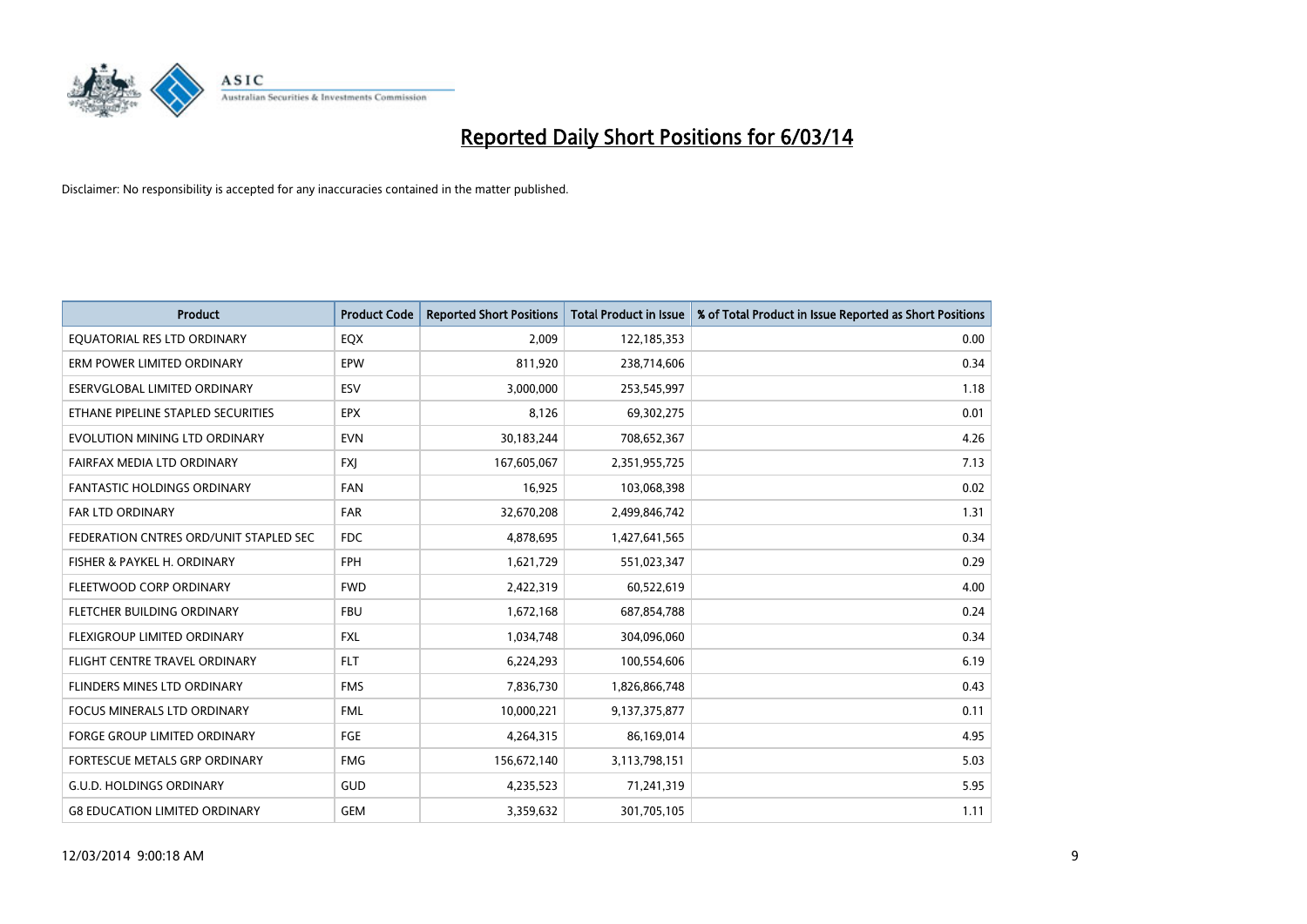

| <b>Product</b>                            | <b>Product Code</b> | <b>Reported Short Positions</b> | <b>Total Product in Issue</b> | % of Total Product in Issue Reported as Short Positions |
|-------------------------------------------|---------------------|---------------------------------|-------------------------------|---------------------------------------------------------|
| <b>GALAXY RESOURCES ORDINARY</b>          | <b>GXY</b>          | 329,458                         | 1,027,073,389                 | 0.03                                                    |
| <b>GALILEO JAPAN TRUST UNIT</b>           | GIT                 | 10,565                          | 106,444,665                   | 0.01                                                    |
| <b>GBST HOLDINGS ORDINARY</b>             | GBT                 | 16,978                          | 66,561,725                    | 0.03                                                    |
| <b>GENETIC TECHNOLOGIES ORDINARY</b>      | <b>GTG</b>          | 967,500                         | 631,951,612                   | 0.15                                                    |
| <b>GEODYNAMICS LIMITED ORDINARY</b>       | GDY                 | 850                             | 406,452,608                   | 0.00                                                    |
| GI DYNAMICS, INC CDI US PROHIBITED        | GID                 | 921,000                         | 395,856,465                   | 0.23                                                    |
| <b>GINDALBIE METALS LTD ORDINARY</b>      | <b>GBG</b>          | 45,979,976                      | 1,493,660,842                 | 3.08                                                    |
| <b>GOLD ROAD RES LTD ORDINARY</b>         | GOR                 | 10,271                          | 456,172,852                   | 0.00                                                    |
| <b>GOODMAN FIELDER, ORDINARY</b>          | <b>GFF</b>          | 55,205,458                      | 1,955,559,207                 | 2.82                                                    |
| <b>GOODMAN GROUP STAPLED</b>              | <b>GMG</b>          | 3,263,449                       | 1,727,685,976                 | 0.19                                                    |
| <b>GPT GROUP STAPLED SEC.</b>             | <b>GPT</b>          | 5,043,045                       | 1,685,779,634                 | 0.30                                                    |
| <b>GRAINCORP LIMITED A CLASS ORDINARY</b> | <b>GNC</b>          | 1,500,798                       | 228,855,628                   | 0.66                                                    |
| <b>GRANGE RESOURCES, ORDINARY</b>         | <b>GRR</b>          | 4,406,831                       | 1,157,097,869                 | 0.38                                                    |
| <b>GREENLAND MIN EN LTD ORDINARY</b>      | GGG                 | 2,520,894                       | 574,572,911                   | 0.44                                                    |
| <b>GRYPHON MINERALS LTD ORDINARY</b>      | GRY                 | 4,137,865                       | 400,889,282                   | 1.03                                                    |
| <b>GUILDFORD COAL LTD ORDINARY</b>        | <b>GUF</b>          | 230,759                         | 744,594,332                   | 0.03                                                    |
| <b>GUINNESS PEAT GROUP. CDI 1:1</b>       | GPG                 | 81,925                          | 185,725,775                   | 0.04                                                    |
| <b>GWA GROUP LTD ORDINARY</b>             | <b>GWA</b>          | 9,420,978                       | 306,533,770                   | 3.07                                                    |
| HARVEY NORMAN ORDINARY                    | <b>HVN</b>          | 57,303,774                      | 1,062,316,784                 | 5.39                                                    |
| <b>HENDERSON GROUP CDI 1:1</b>            | <b>HGG</b>          | 844.971                         | 632,597,144                   | 0.13                                                    |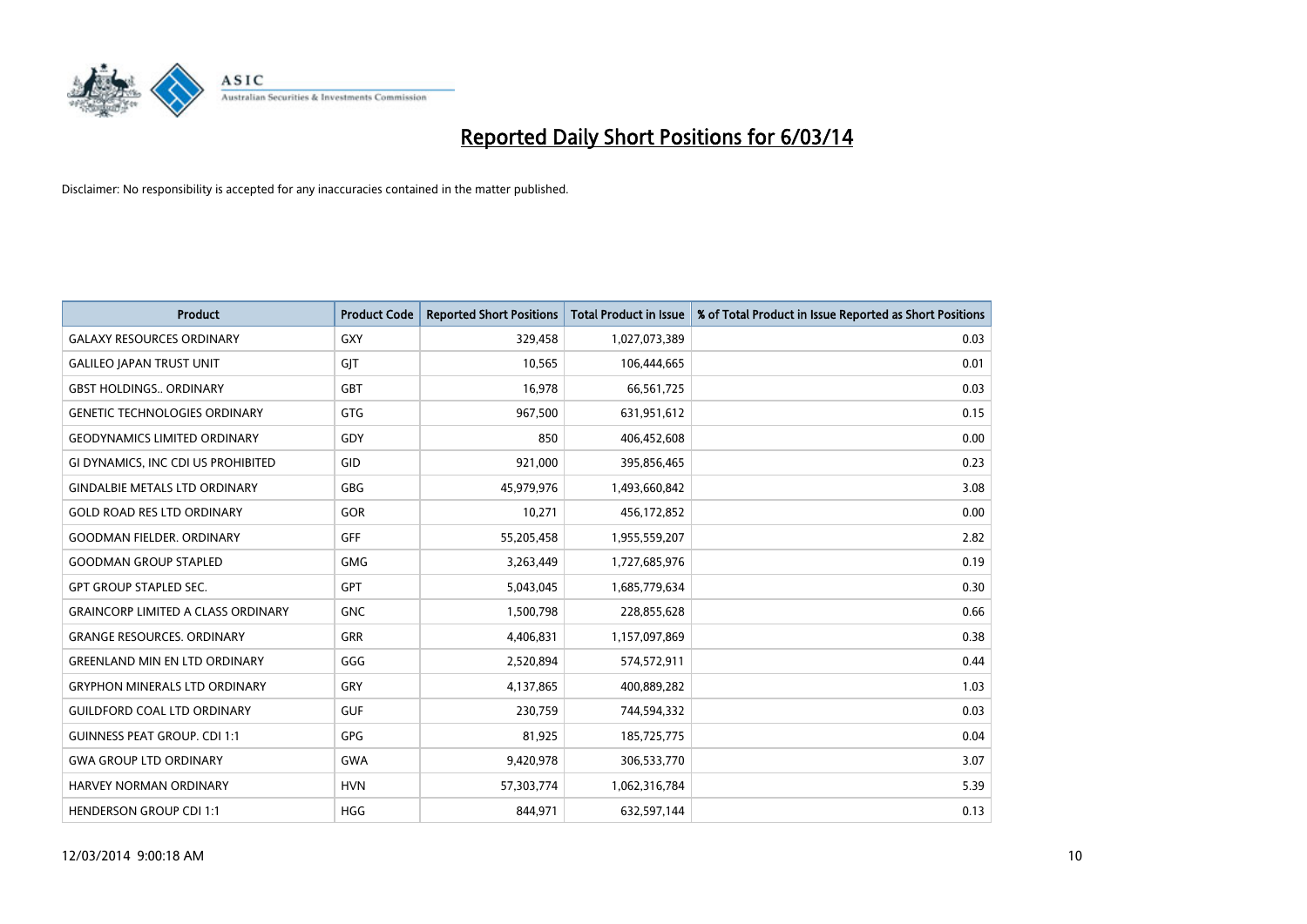

| <b>Product</b>                           | <b>Product Code</b> | <b>Reported Short Positions</b> | <b>Total Product in Issue</b> | % of Total Product in Issue Reported as Short Positions |
|------------------------------------------|---------------------|---------------------------------|-------------------------------|---------------------------------------------------------|
| HFA HOLDINGS LIMITED ORDINARY            | <b>HFA</b>          | 3,809                           | 118,738,157                   | 0.00                                                    |
| <b>HIGHLANDS PACIFIC ORDINARY</b>        | <b>HIG</b>          | 10,001                          | 854,261,346                   | 0.00                                                    |
| HILLGROVE RES LTD ORDINARY               | <b>HGO</b>          | 475,339                         | 1,179,889,221                 | 0.04                                                    |
| HILLS LTD ORDINARY                       | <b>HIL</b>          | 551,717                         | 236,619,450                   | 0.23                                                    |
| HORIZON OIL LIMITED ORDINARY             | <b>HZN</b>          | 92,995,328                      | 1,301,147,932                 | 7.15                                                    |
| HOT CHILI LTD ORDINARY                   | <b>HCH</b>          | 10,000                          | 347,732,196                   | 0.00                                                    |
| <b>HOTEL PROPERTY STAPLED</b>            | <b>HPI</b>          | 630.000                         | 132,870,000                   | 0.47                                                    |
| <b>ICAR ASIA LTD ORDINARY</b>            | ICO                 | 75,000                          | 114,167,041                   | 0.07                                                    |
| <b>ICON ENERGY LIMITED ORDINARY</b>      | <b>ICN</b>          | 2,926                           | 615,774,351                   | 0.00                                                    |
| <b>IINET LIMITED ORDINARY</b>            | <b>IIN</b>          | 275,038                         | 161,238,847                   | 0.17                                                    |
| <b>ILUKA RESOURCES ORDINARY</b>          | ILU                 | 41,435,435                      | 418,700,517                   | 9.90                                                    |
| <b>IMDEX LIMITED ORDINARY</b>            | <b>IMD</b>          | 4,090,373                       | 210,473,188                   | 1.94                                                    |
| <b>INCITEC PIVOT ORDINARY</b>            | IPL                 | 28,551,473                      | 1,644,919,097                 | 1.74                                                    |
| <b>INDEPENDENCE GROUP ORDINARY</b>       | <b>IGO</b>          | 5,153,023                       | 233,323,905                   | 2.21                                                    |
| INDOCHINE MINING LTD ORDINARY            | <b>IDC</b>          | 16,915                          | 965,200,471                   | 0.00                                                    |
| <b>INDOPHIL RESOURCES ORDINARY</b>       | <b>IRN</b>          | 752,802                         | 1,203,146,194                 | 0.06                                                    |
| <b>INFIGEN ENERGY STAPLED SECURITIES</b> | <b>IFN</b>          | 3,387,233                       | 764,993,434                   | 0.44                                                    |
| <b>INFRATIL LIMITED ORDINARY</b>         | <b>IFZ</b>          | 81,000                          | 602,983,776                   | 0.01                                                    |
| <b>INSURANCE AUSTRALIA ORDINARY</b>      | IAG                 | 2,199,777                       | 2,341,618,048                 | 0.09                                                    |
| <b>INTREPID MINES ORDINARY</b>           | <b>IAU</b>          | 17,456,960                      | 556,612,782                   | 3.14                                                    |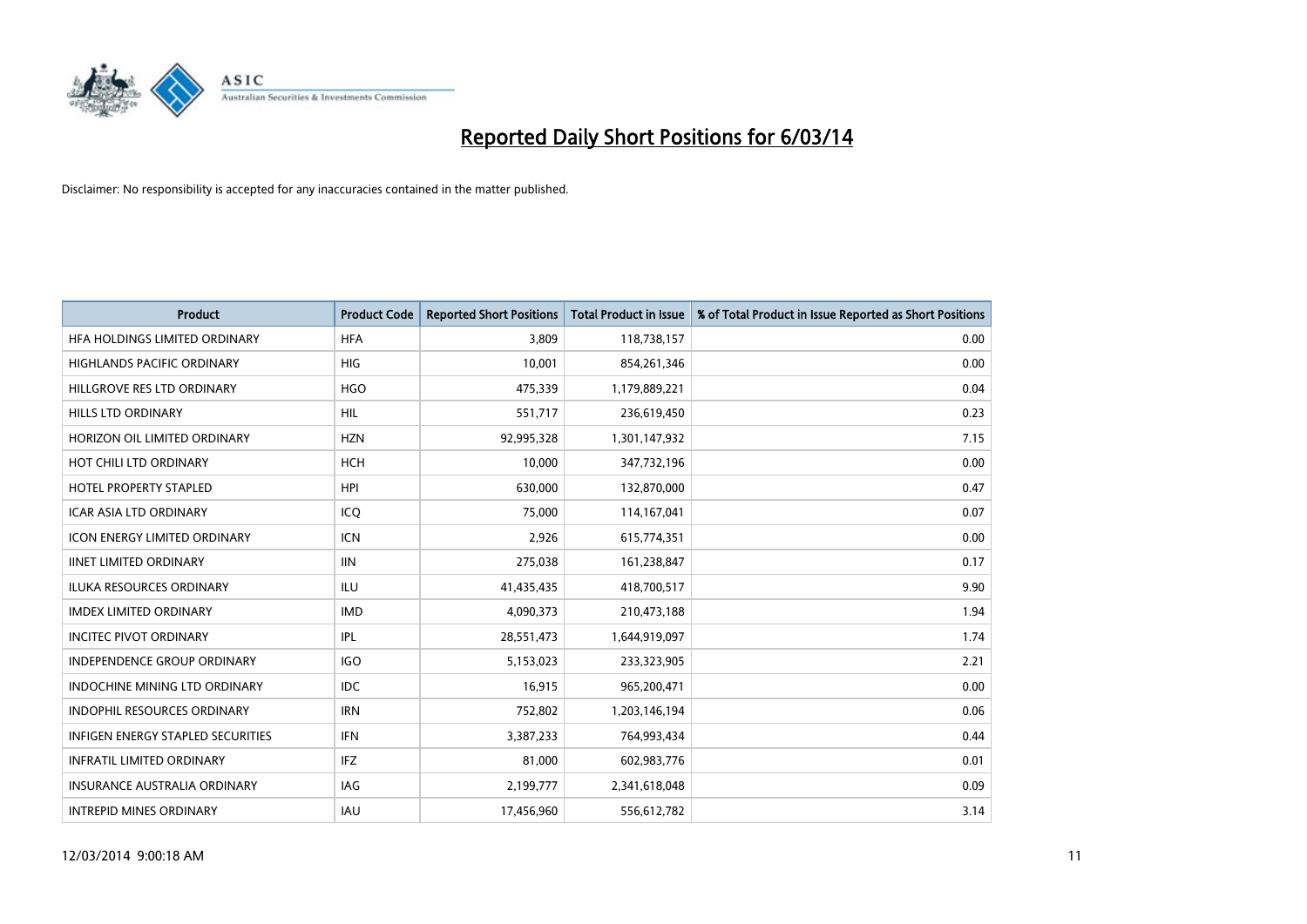

| <b>Product</b>                                  | <b>Product Code</b> | <b>Reported Short Positions</b> | <b>Total Product in Issue</b> | % of Total Product in Issue Reported as Short Positions |
|-------------------------------------------------|---------------------|---------------------------------|-------------------------------|---------------------------------------------------------|
| <b>INVESTA OFFICE FUND STAPLED SECURITIES</b>   | <b>IOF</b>          | 579,922                         | 614,047,458                   | 0.09                                                    |
| <b>INVOCARE LIMITED ORDINARY</b>                | IVC                 | 4,639,879                       | 110,030,298                   | 4.22                                                    |
| <b>IOOF HOLDINGS LTD ORDINARY</b>               | IFL                 | 2,034,361                       | 232,118,034                   | 0.88                                                    |
| <b>IPROPERTY GROUP LTD ORDINARY</b>             | <b>IPP</b>          | 241,107                         | 181,398,426                   | 0.13                                                    |
| <b>IRESS LIMITED ORDINARY</b>                   | <b>IRE</b>          | 450,244                         | 158,585,126                   | 0.28                                                    |
| <b>IRON ORE HOLDINGS ORDINARY</b>               | <b>IOH</b>          | 26,197                          | 161,174,005                   | 0.02                                                    |
| <b>ISELECT LTD ORDINARY</b>                     | <b>ISU</b>          | 224,581                         | 260,889,894                   | 0.09                                                    |
| <b>ISONEA LIMITED ORDINARY</b>                  | <b>ISN</b>          | 2,000                           | 264,245,848                   | 0.00                                                    |
| <b>JAMES HARDIE INDUST CHESS DEPOSITARY INT</b> | <b>IHX</b>          | 2,443,926                       | 443,715,696                   | 0.55                                                    |
| <b>IB HI-FI LIMITED ORDINARY</b>                | <b>IBH</b>          | 11,776,831                      | 100,385,400                   | 11.73                                                   |
| KAGARA LTD ORDINARY                             | <b>KZL</b>          | 3,350,441                       | 798,953,117                   | 0.42                                                    |
| KAROON GAS AUSTRALIA ORDINARY                   | <b>KAR</b>          | 8,684,354                       | 255,841,581                   | 3.39                                                    |
| KATHMANDU HOLD LTD ORDINARY                     | <b>KMD</b>          | 326,276                         | 200,473,338                   | 0.16                                                    |
| <b>KBL MINING LIMITED ORDINARY</b>              | <b>KBL</b>          | 1,820                           | 393,535,629                   | 0.00                                                    |
| KINGSGATE CONSOLID. ORDINARY                    | <b>KCN</b>          | 15,759,036                      | 164,154,349                   | 9.60                                                    |
| KINGSROSE MINING LTD ORDINARY                   | <b>KRM</b>          | 322,168                         | 358,611,493                   | 0.09                                                    |
| LEIGHTON HOLDINGS ORDINARY                      | LEI                 | 25,124,556                      | 337,235,188                   | 7.45                                                    |
| LEND LEASE GROUP UNIT/ORD STAPLED               | <b>LLC</b>          | 6,464,694                       | 576,712,337                   | 1.12                                                    |
| LIOUEFIED NATURAL ORDINARY                      | <b>LNG</b>          | 2,736                           | 345,829,015                   | 0.00                                                    |
| LYCOPODIUM LIMITED ORDINARY                     | LYL                 | 397                             | 38,955,103                    | 0.00                                                    |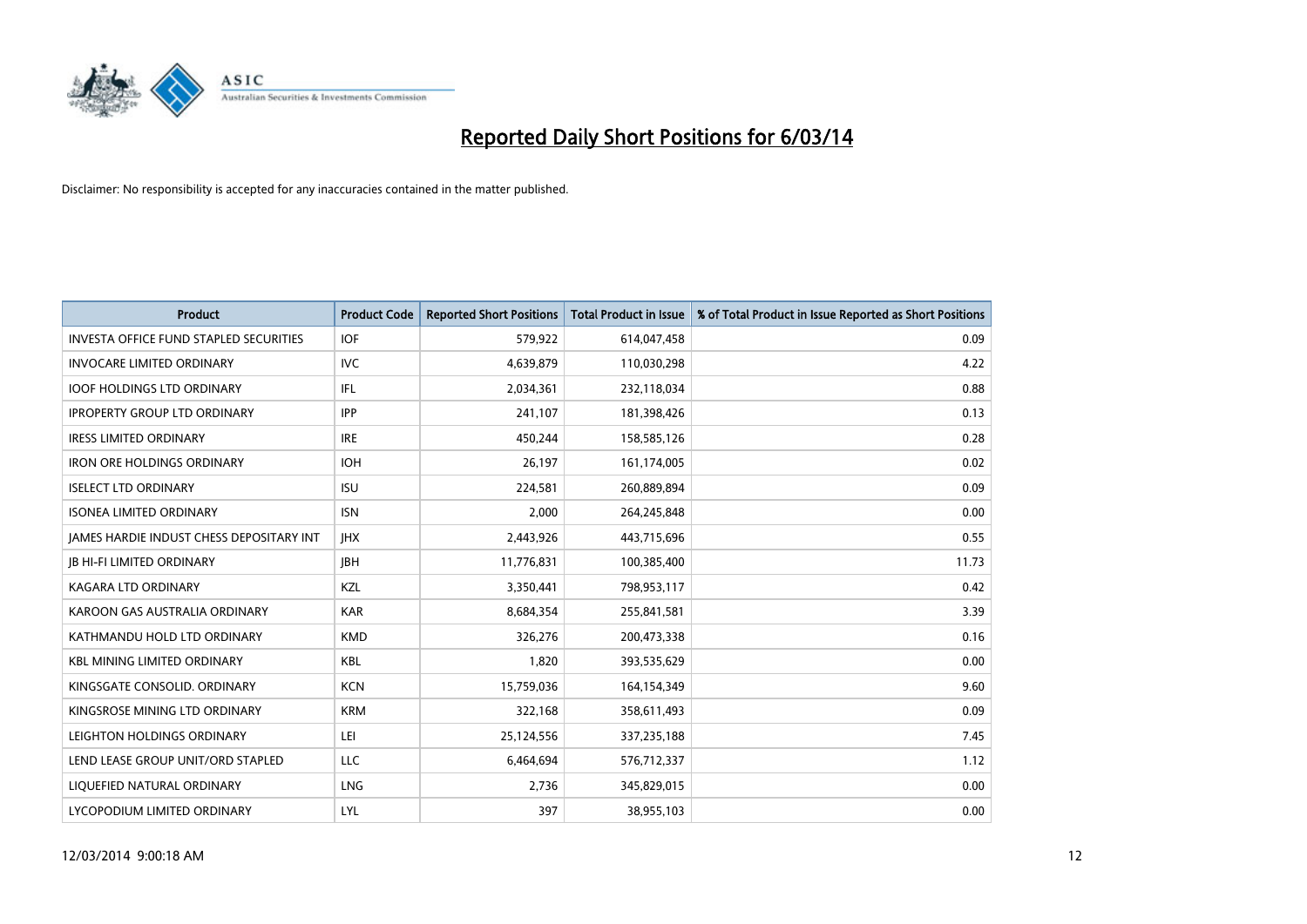

| <b>Product</b>                        | <b>Product Code</b> | <b>Reported Short Positions</b> | <b>Total Product in Issue</b> | % of Total Product in Issue Reported as Short Positions |
|---------------------------------------|---------------------|---------------------------------|-------------------------------|---------------------------------------------------------|
| <b>LYNAS CORPORATION ORDINARY</b>     | <b>LYC</b>          | 154,121,580                     | 1,961,160,594                 | 7.86                                                    |
| <b>M2 GRP LTD ORDINARY</b>            | <b>MTU</b>          | 11,452,631                      | 179,384,685                   | 6.38                                                    |
| <b>MACA LIMITED ORDINARY</b>          | <b>MLD</b>          | 233,211                         | 176,476,373                   | 0.13                                                    |
| MACMAHON HOLDINGS ORDINARY            | <b>MAH</b>          | 567,420                         | 1,261,699,966                 | 0.04                                                    |
| MACQ ATLAS ROADS GRP ORDINARY STAPLED | <b>MQA</b>          | 9,115,690                       | 487,230,540                   | 1.87                                                    |
| MACQUARIE GROUP LTD ORDINARY          | <b>MQG</b>          | 1,563,714                       | 321,074,750                   | 0.49                                                    |
| MAGELLAN FIN GRP LTD ORDINARY         | <b>MFG</b>          | 1,832,655                       | 155,830,849                   | 1.18                                                    |
| <b>MATRIX C &amp; E LTD ORDINARY</b>  | <b>MCE</b>          | 2,892,786                       | 94,555,428                    | 3.06                                                    |
| MAVERICK DRILLING ORDINARY            | <b>MAD</b>          | 7,641,487                       | 468,004,529                   | 1.63                                                    |
| <b>MAXITRANS INDUSTRIES ORDINARY</b>  | <b>MXI</b>          | 318,423                         | 183,993,392                   | 0.17                                                    |
| MCALEESE LTD ORDINARY                 | <b>MCS</b>          | 23,000                          | 296,577,121                   | 0.01                                                    |
| MCMILLAN SHAKESPEARE ORDINARY         | <b>MMS</b>          | 497,304                         | 74,523,965                    | 0.67                                                    |
| <b>MCPHERSON'S LTD ORDINARY</b>       | <b>MCP</b>          | 72,863                          | 93,994,381                    | 0.08                                                    |
| MEDUSA MINING LTD ORDINARY            | <b>MML</b>          | 7,144,924                       | 207,794,301                   | 3.44                                                    |
| MELBOURNE IT LIMITED ORDINARY         | MLB                 | 13,717                          | 83,659,248                    | 0.02                                                    |
| MERIDIAN ENERGY INSTALMENT RECEIPTS   | <b>MEZCA</b>        | 818,104                         | 1,255,413,626                 | 0.07                                                    |
| MERLIN DIAMONDS LTD ORDINARY          | <b>MED</b>          | 6,816,027                       | 225,480,396                   | 3.02                                                    |
| MERMAID MARINE ORDINARY               | <b>MRM</b>          | 2,282,372                       | 232,652,241                   | 0.98                                                    |
| MESOBLAST LIMITED ORDINARY            | <b>MSB</b>          | 20,802,153                      | 321,210,394                   | 6.48                                                    |
| METALS X LIMITED ORDINARY             | <b>MLX</b>          | 643.561                         | 1,655,386,110                 | 0.04                                                    |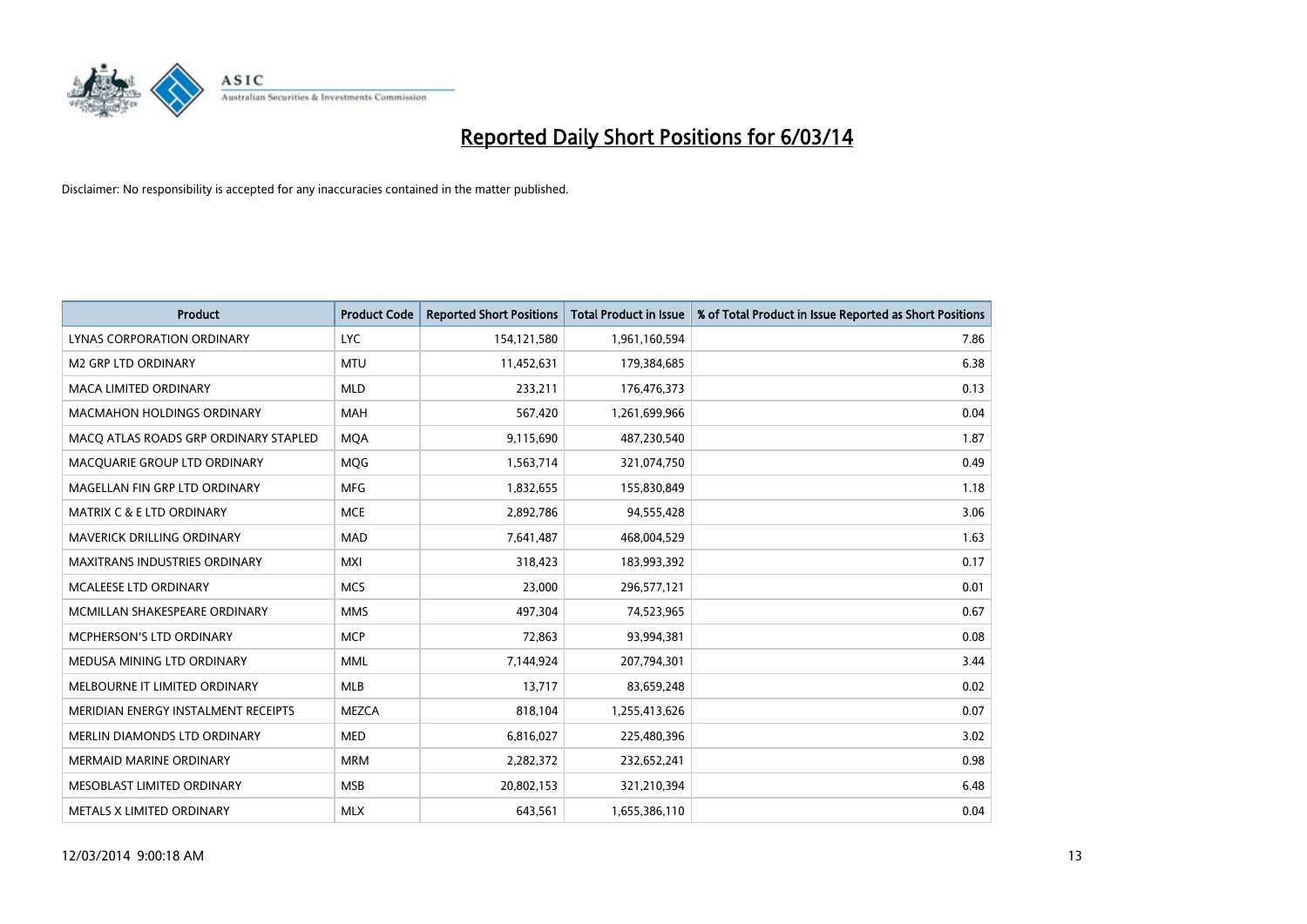

| <b>Product</b>                       | <b>Product Code</b> | <b>Reported Short Positions</b> | <b>Total Product in Issue</b> | % of Total Product in Issue Reported as Short Positions |
|--------------------------------------|---------------------|---------------------------------|-------------------------------|---------------------------------------------------------|
| METCASH LIMITED ORDINARY             | <b>MTS</b>          | 109,115,244                     | 888,338,048                   | 12.28                                                   |
| MIGHTY RIVER POWER ORDINARY          | <b>MYT</b>          | 3,690,529                       | 1,400,012,517                 | 0.26                                                    |
| MINCOR RESOURCES NL ORDINARY         | <b>MCR</b>          | 2,180,822                       | 188,208,274                   | 1.16                                                    |
| MINERAL DEPOSITS ORDINARY            | <b>MDL</b>          | 634,408                         | 103,538,786                   | 0.61                                                    |
| MINERAL RESOURCES, ORDINARY          | <b>MIN</b>          | 4,010,718                       | 186,312,198                   | 2.15                                                    |
| MINT WIRELESS ORDINARY               | <b>MNW</b>          | 1,002,223                       | 403,872,395                   | 0.25                                                    |
| MIRABELA NICKEL LTD ORDINARY         | <b>MBN</b>          | 19,042,510                      | 876,801,147                   | 2.17                                                    |
| MIRVAC GROUP STAPLED SECURITIES      | <b>MGR</b>          | 4,073,455                       | 3,691,853,748                 | 0.11                                                    |
| MOLOPO ENERGY LTD ORDINARY           | <b>MPO</b>          | 268,667                         | 247,133,976                   | 0.11                                                    |
| <b>MONADELPHOUS GROUP ORDINARY</b>   | <b>MND</b>          | 13,647,702                      | 92,308,047                    | 14.78                                                   |
| MORTGAGE CHOICE LTD ORDINARY         | <b>MOC</b>          | 18,114                          | 123,780,387                   | 0.01                                                    |
| <b>MOUNT GIBSON IRON ORDINARY</b>    | <b>MGX</b>          | 6,419,670                       | 1,090,584,232                 | 0.59                                                    |
| MULTIPLEX SITES SITES                | <b>MXUPA</b>        | 1,652                           | 4,500,000                     | 0.04                                                    |
| <b>MURCHISON METALS LTD ORDINARY</b> | <b>MMX</b>          | 216,291                         | 450,497,346                   | 0.05                                                    |
| <b>MYER HOLDINGS LTD ORDINARY</b>    | <b>MYR</b>          | 81,916,965                      | 585,684,551                   | 13.99                                                   |
| MYSTATE LIMITED ORDINARY             | <b>MYS</b>          | 1,377                           | 87,234,451                    | 0.00                                                    |
| NANOSONICS LIMITED ORDINARY          | <b>NAN</b>          | 202,607                         | 263,798,826                   | 0.08                                                    |
| NATIONAL AUST. BANK ORDINARY         | <b>NAB</b>          | 6,068,349                       | 2,353,760,289                 | 0.26                                                    |
| NATIONAL STORAGE STAPLED             | <b>NSR</b>          | 36,231                          | 244,897,097                   | 0.01                                                    |
| NAVITAS LIMITED ORDINARY             | <b>NVT</b>          | 3,595,929                       | 375,416,910                   | 0.96                                                    |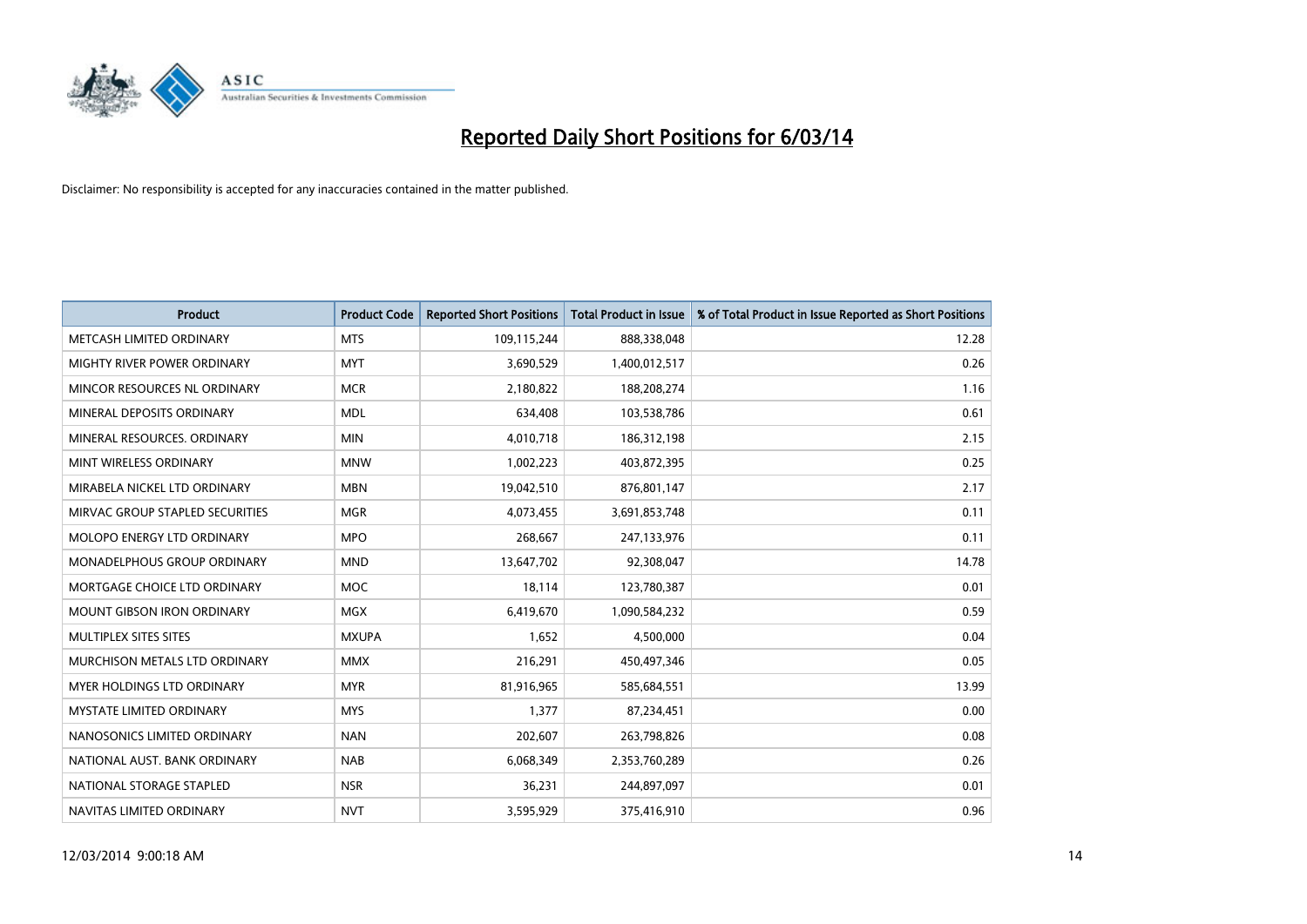

| <b>Product</b>                | <b>Product Code</b> | <b>Reported Short Positions</b> | <b>Total Product in Issue</b> | % of Total Product in Issue Reported as Short Positions |
|-------------------------------|---------------------|---------------------------------|-------------------------------|---------------------------------------------------------|
| NEON ENERGY LIMITED ORDINARY  | <b>NEN</b>          | 542,166                         | 553,037,848                   | 0.10                                                    |
| NEW GUINEA ENERGY ORDINARY    | <b>NGE</b>          | 38,340,318                      | 846,541,193                   | 4.53                                                    |
| NEW HOPE CORPORATION ORDINARY | <b>NHC</b>          | 301,145                         | 830,933,112                   | 0.04                                                    |
| NEWCREST MINING ORDINARY      | <b>NCM</b>          | 9,969,348                       | 766,510,971                   | 1.30                                                    |
| NEWS CORP A NON-VOTING CDI    | <b>NWSLV</b>        | 482,309                         | 3,888,141                     | 12.40                                                   |
| NEWS CORP B VOTING CDI        | <b>NWS</b>          | 2,937,387                       | 18,687,860                    | 15.72                                                   |
| NEWSAT LIMITED ORDINARY       | <b>NWT</b>          | 4,074,110                       | 611,324,841                   | 0.67                                                    |
| NEXTDC LIMITED ORDINARY       | <b>NXT</b>          | 9,688,436                       | 192,904,486                   | 5.02                                                    |
| NEXUS ENERGY LIMITED ORDINARY | <b>NXS</b>          | 1,462,101                       | 1,330,219,459                 | 0.11                                                    |
| NIB HOLDINGS LIMITED ORDINARY | <b>NHF</b>          | 3,799,359                       | 439,004,182                   | 0.87                                                    |
| NICK SCALI LIMITED ORDINARY   | <b>NCK</b>          | 2,001                           | 81,000,000                    | 0.00                                                    |
| NIDO PETROLEUM ORDINARY       | <b>NDO</b>          | 47,402                          | 2,048,317,635                 | 0.00                                                    |
| NINE ENTERTAINMENT ORDINARY   | <b>NEC</b>          | 8,895,132                       | 940,295,023                   | 0.95                                                    |
| NOBLE MINERAL RES ORDINARY    | <b>NMG</b>          | 2,365,726                       | 666,397,952                   | 0.36                                                    |
| NORTHERN IRON LTD ORDINARY    | <b>NFE</b>          | 27,072                          | 484,405,314                   | 0.01                                                    |
| NORTHERN STAR ORDINARY        | <b>NST</b>          | 436,969                         | 526,308,781                   | 0.08                                                    |
| NOVOGEN LIMITED ORDINARY      | <b>NRT</b>          | 154,193                         | 163,810,997                   | 0.09                                                    |
| NRW HOLDINGS LIMITED ORDINARY | <b>NWH</b>          | 23,305,867                      | 278,888,011                   | 8.36                                                    |
| NUCOAL RESOURCES LTD ORDINARY | <b>NCR</b>          | $\mathbf{1}$                    | 768,612,354                   | 0.00                                                    |
| NUFARM LIMITED ORDINARY       | <b>NUF</b>          | 16,067,760                      | 263,725,895                   | 6.09                                                    |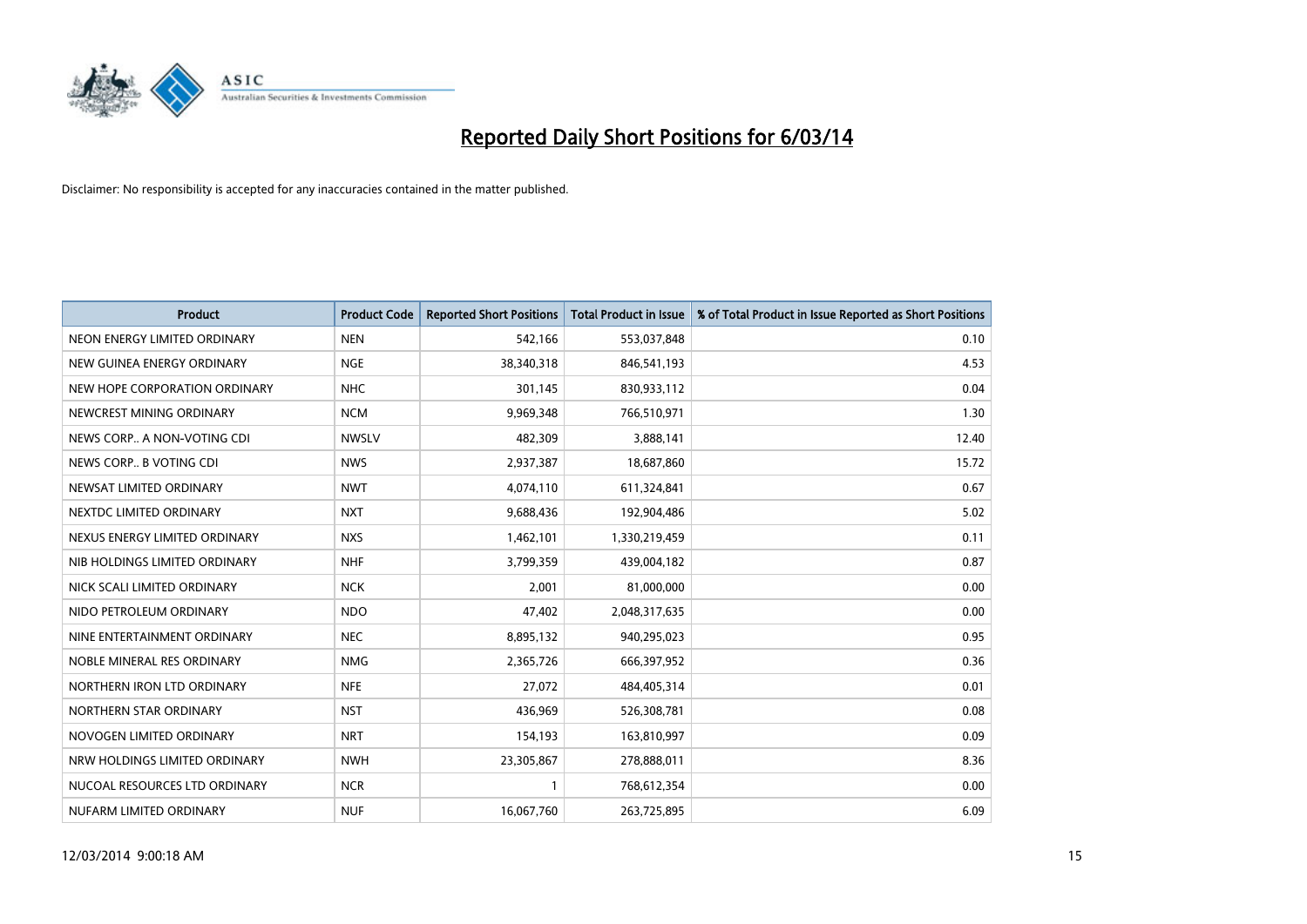

| <b>Product</b>                          | <b>Product Code</b> | <b>Reported Short Positions</b> | <b>Total Product in Issue</b> | % of Total Product in Issue Reported as Short Positions |
|-----------------------------------------|---------------------|---------------------------------|-------------------------------|---------------------------------------------------------|
| <b>OAKTON LIMITED ORDINARY</b>          | <b>OKN</b>          | 422,630                         | 89,990,235                    | 0.47                                                    |
| OCEANAGOLD CORP. CHESS DEPOSITARY INT   | <b>OGC</b>          | 546,703                         | 300,350,129                   | 0.18                                                    |
| OIL SEARCH LTD ORDINARY                 | <b>OSH</b>          | 10,850,511                      | 1,343,361,150                 | 0.81                                                    |
| OM HOLDINGS LIMITED ORDINARY            | <b>OMH</b>          | 3,236,452                       | 733,423,337                   | 0.44                                                    |
| ORICA LIMITED ORDINARY                  | ORI                 | 9,390,098                       | 370,924,362                   | 2.53                                                    |
| ORIGIN ENERGY ORDINARY                  | <b>ORG</b>          | 8,294,920                       | 1,101,228,973                 | 0.75                                                    |
| OROCOBRE LIMITED ORDINARY               | <b>ORE</b>          | 1,892,663                       | 132,041,911                   | 1.43                                                    |
| ORORA LIMITED ORDINARY                  | <b>ORA</b>          | 175,604                         | 1,206,684,923                 | 0.01                                                    |
| OROTONGROUP LIMITED ORDINARY            | <b>ORL</b>          | 217,209                         | 40,880,902                    | 0.53                                                    |
| OTTO ENERGY LIMITED ORDINARY            | <b>OEL</b>          | 468,000                         | 1,149,290,071                 | 0.04                                                    |
| OZ MINERALS ORDINARY                    | OZL                 | 9,708,485                       | 303,470,022                   | 3.20                                                    |
| <b>OZFOREX GROUP LTD ORDINARY</b>       | <b>OFX</b>          | 2,255,155                       | 240,000,000                   | 0.94                                                    |
| PACIFIC BRANDS ORDINARY                 | <b>PBG</b>          | 8,211,243                       | 912,915,695                   | 0.90                                                    |
| PACT GROUP HLDGS LTD ORDINARY           | <b>PGH</b>          | 1,965,293                       | 294,097,961                   | 0.67                                                    |
| PALADIN ENERGY LTD ORDINARY             | <b>PDN</b>          | 111,858,693                     | 964,367,284                   | 11.60                                                   |
| PANAUST LIMITED ORDINARY                | <b>PNA</b>          | 9,749,187                       | 634,392,712                   | 1.54                                                    |
| PANORAMIC RESOURCES ORDINARY            | PAN                 | 300,130                         | 322,275,824                   | 0.09                                                    |
| PANTERRA GOLD LTD ORDINARY              | PGI                 |                                 | 772,781,012                   | 0.00                                                    |
| PAPERLINX LIMITED ORDINARY              | <b>PPX</b>          | 45,095                          | 643,665,011                   | 0.01                                                    |
| PAPERLINX SPS TRUST STEP UP PERP. PREF. | <b>PXUPA</b>        | 5,220                           | 2,850,000                     | 0.18                                                    |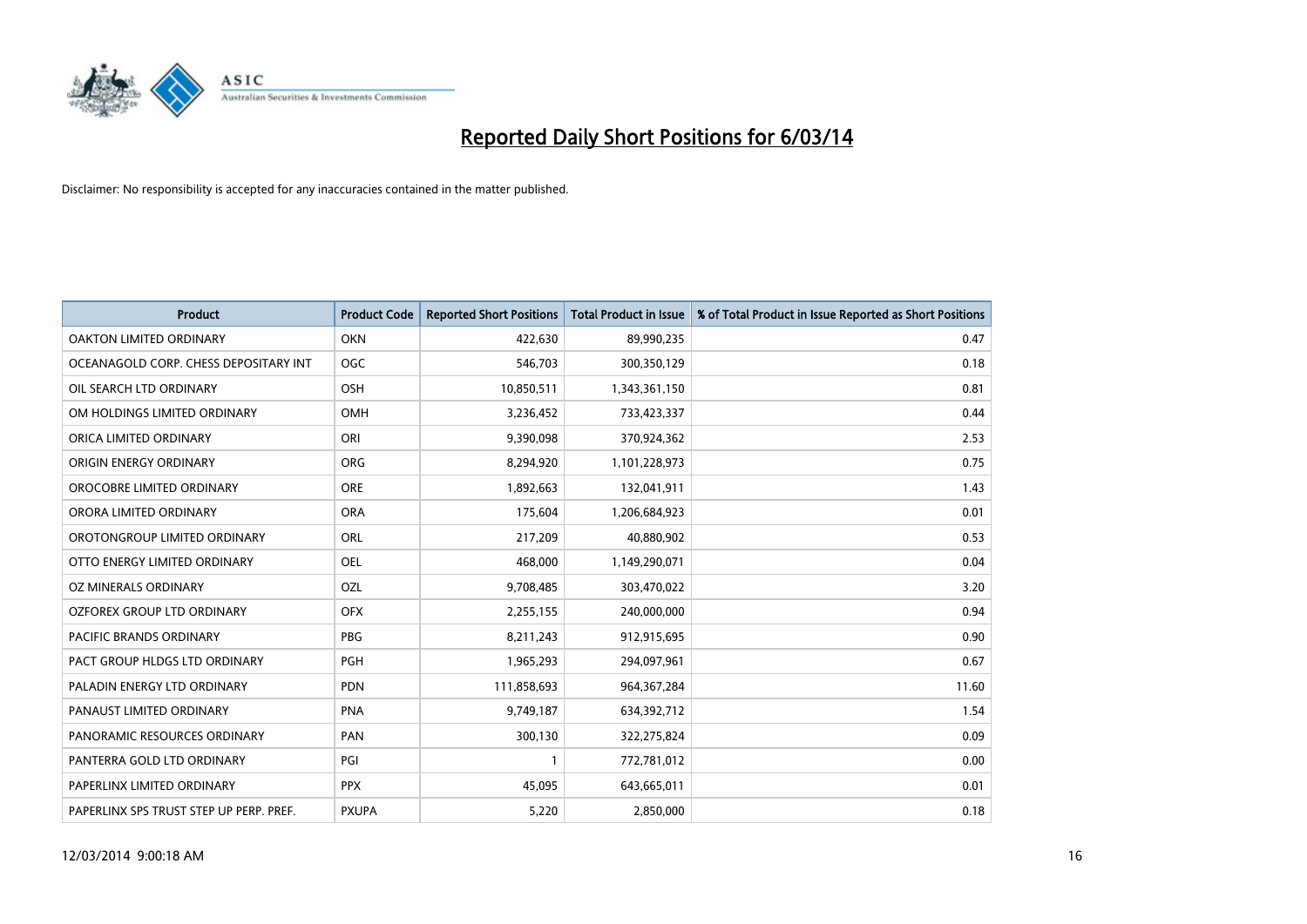

| <b>Product</b>                 | <b>Product Code</b> | <b>Reported Short Positions</b> | <b>Total Product in Issue</b> | % of Total Product in Issue Reported as Short Positions |
|--------------------------------|---------------------|---------------------------------|-------------------------------|---------------------------------------------------------|
| PAPILLON RES LTD ORDINARY      | PIR                 | 10,169,393                      | 340,894,210                   | 2.98                                                    |
| PATRYS LIMITED ORDINARY        | PAB                 | 317,951                         | 692,164,904                   | 0.05                                                    |
| PATTIES FOODS LTD ORDINARY     | <b>PFL</b>          | 10,001                          | 139,144,338                   | 0.01                                                    |
| PEET LIMITED ORDINARY          | <b>PPC</b>          | 408,951                         | 433,389,348                   | 0.09                                                    |
| PENINSULA ENERGY LTD ORDINARY  | <b>PEN</b>          |                                 | 3,252,530,235                 | 0.00                                                    |
| PERPETUAL LIMITED ORDINARY     | PPT                 | 1,192,790                       | 46,529,270                    | 2.56                                                    |
| PERSEUS MINING LTD ORDINARY    | PRU                 | 6,042,949                       | 526,656,401                   | 1.15                                                    |
| PHARMAXIS LTD ORDINARY         | <b>PXS</b>          | 658,118                         | 309,052,349                   | 0.21                                                    |
| PHOSPHAGENICS LTD. ORDINARY    | POH                 | 50,000                          | 1,020,465,957                 | 0.00                                                    |
| PLATINUM ASSET ORDINARY        | <b>PTM</b>          | 492,495                         | 579,659,095                   | 0.08                                                    |
| PLATINUM AUSTRALIA ORDINARY    | <b>PLA</b>          | 836,027                         | 504,968,043                   | 0.17                                                    |
| PMP LIMITED ORDINARY           | <b>PMP</b>          | 1,584,873                       | 323,781,124                   | 0.49                                                    |
| POSEIDON NICK LTD ORDINARY     | POS                 | 496,239                         | 460,907,014                   | 0.11                                                    |
| PRANA BIOTECHNOLOGY ORDINARY   | PBT                 | 3,997,919                       | 423,105,862                   | 0.94                                                    |
| PREMIER INVESTMENTS ORDINARY   | <b>PMV</b>          | 212,354                         | 155,314,874                   | 0.14                                                    |
| PRIMA BIOMED LTD ORDINARY      | <b>PRR</b>          | 2,934,977                       | 1,228,709,341                 | 0.24                                                    |
| PRIMARY HEALTH CARE ORDINARY   | <b>PRY</b>          | 18,880,283                      | 504,956,647                   | 3.74                                                    |
| PRIME MEDIA GRP LTD ORDINARY   | PRT                 | 982,982                         | 366,330,303                   | 0.27                                                    |
| PURA VIDA ENERGY NL ORDINARY   | <b>PVD</b>          | 36,060                          | 126,641,883                   | 0.03                                                    |
| <b>QANTAS AIRWAYS ORDINARY</b> | QAN                 | 54,997,922                      | 2,196,330,250                 | 2.50                                                    |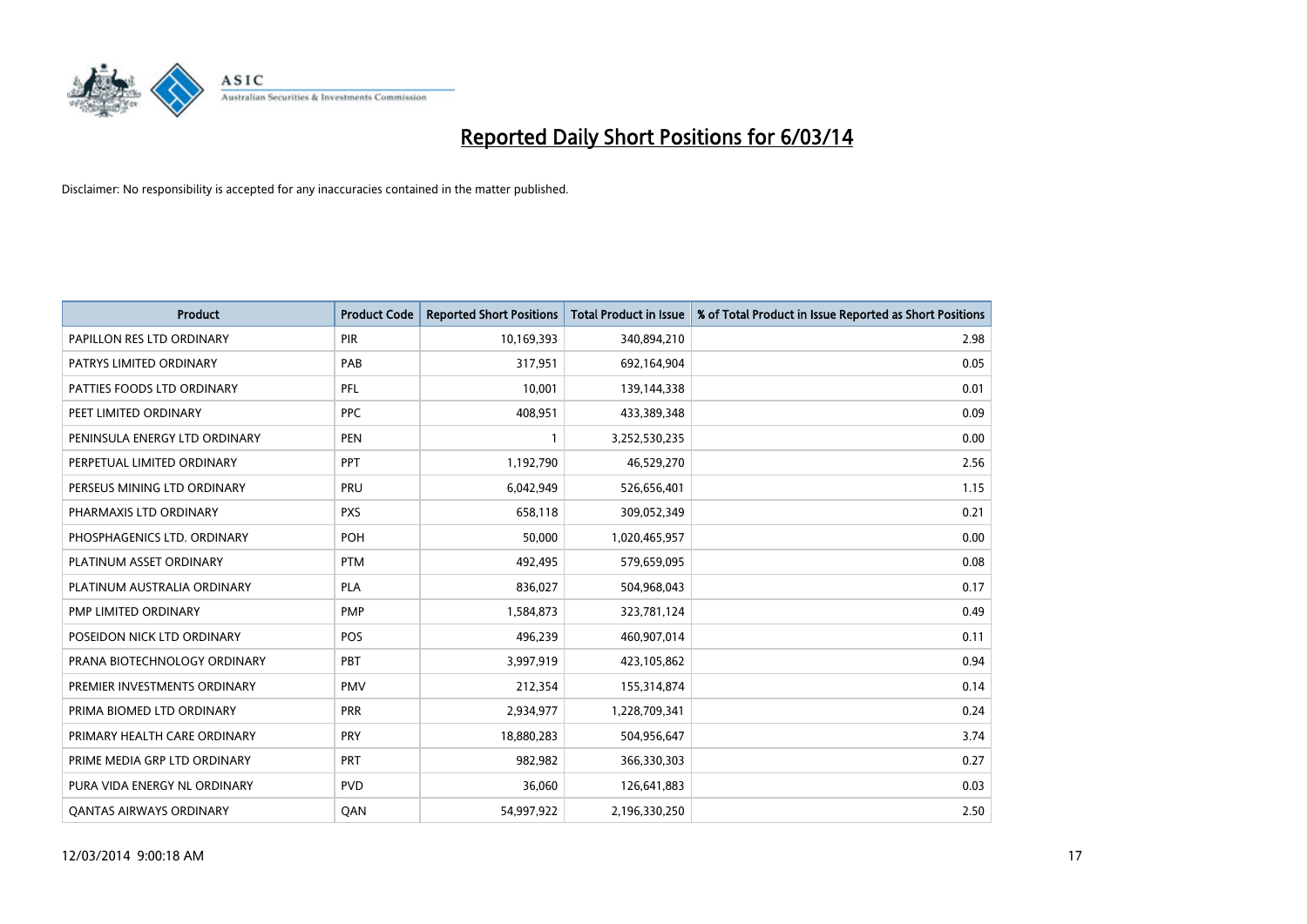

| <b>Product</b>                    | <b>Product Code</b> | <b>Reported Short Positions</b> | <b>Total Product in Issue</b> | % of Total Product in Issue Reported as Short Positions |
|-----------------------------------|---------------------|---------------------------------|-------------------------------|---------------------------------------------------------|
| OBE INSURANCE GROUP ORDINARY      | <b>OBE</b>          | 19,046,977                      | 1,248,704,599                 | 1.53                                                    |
| ORXPHARMA LTD ORDINARY            | <b>QRX</b>          | 66,492                          | 164,115,969                   | 0.04                                                    |
| <b>QUBE HOLDINGS LTD ORDINARY</b> | <b>QUB</b>          | 27,116,180                      | 931,433,499                   | 2.91                                                    |
| RAMELIUS RESOURCES ORDINARY       | <b>RMS</b>          | 161,083                         | 365,380,380                   | 0.04                                                    |
| RAMSAY HEALTH CARE ORDINARY       | <b>RHC</b>          | 1,351,525                       | 202,081,252                   | 0.67                                                    |
| <b>RCR TOMLINSON ORDINARY</b>     | <b>RCR</b>          | 132,554                         | 136,989,238                   | 0.10                                                    |
| <b>REA GROUP ORDINARY</b>         | <b>REA</b>          | 843,328                         | 131,714,699                   | 0.64                                                    |
| RECALL HOLDINGS LTD ORDINARY      | <b>REC</b>          | 1,085,306                       | 312,836,448                   | 0.35                                                    |
| RECKON LIMITED ORDINARY           | <b>RKN</b>          | 781,251                         | 126,913,066                   | 0.62                                                    |
| <b>RED FORK ENERGY ORDINARY</b>   | <b>RFE</b>          | 2,545,018                       | 501,051,719                   | 0.51                                                    |
| REDBANK ENERGY LTD ORDINARY       | AEJ                 | 13                              | 786,287                       | 0.00                                                    |
| REECE AUSTRALIA LTD. ORDINARY     | <b>REH</b>          | 19                              | 99,600,000                    | 0.00                                                    |
| REED RESOURCES LTD ORDINARY       | <b>RDR</b>          | 248,500                         | 523,453,895                   | 0.05                                                    |
| <b>REGIS RESOURCES ORDINARY</b>   | <b>RRL</b>          | 15,648,875                      | 499,744,095                   | 3.13                                                    |
| RESMED INC CDI 10:1               | <b>RMD</b>          | 32,197,502                      | 1,415,926,590                 | 2.27                                                    |
| <b>RESOLUTE MINING ORDINARY</b>   | <b>RSG</b>          | 9,918,367                       | 641,189,223                   | 1.55                                                    |
| RESOURCE EQUIP LTD ORDINARY       | <b>RQL</b>          | 300                             | 251,131,629                   | 0.00                                                    |
| RESOURCE GENERATION ORDINARY      | <b>RES</b>          | 224,301                         | 581,380,338                   | 0.04                                                    |
| RETAIL FOOD GROUP ORDINARY        | <b>RFG</b>          | 3,292,740                       | 144,049,390                   | 2.29                                                    |
| REX MINERALS LIMITED ORDINARY     | <b>RXM</b>          | 2,034,421                       | 188,907,284                   | 1.08                                                    |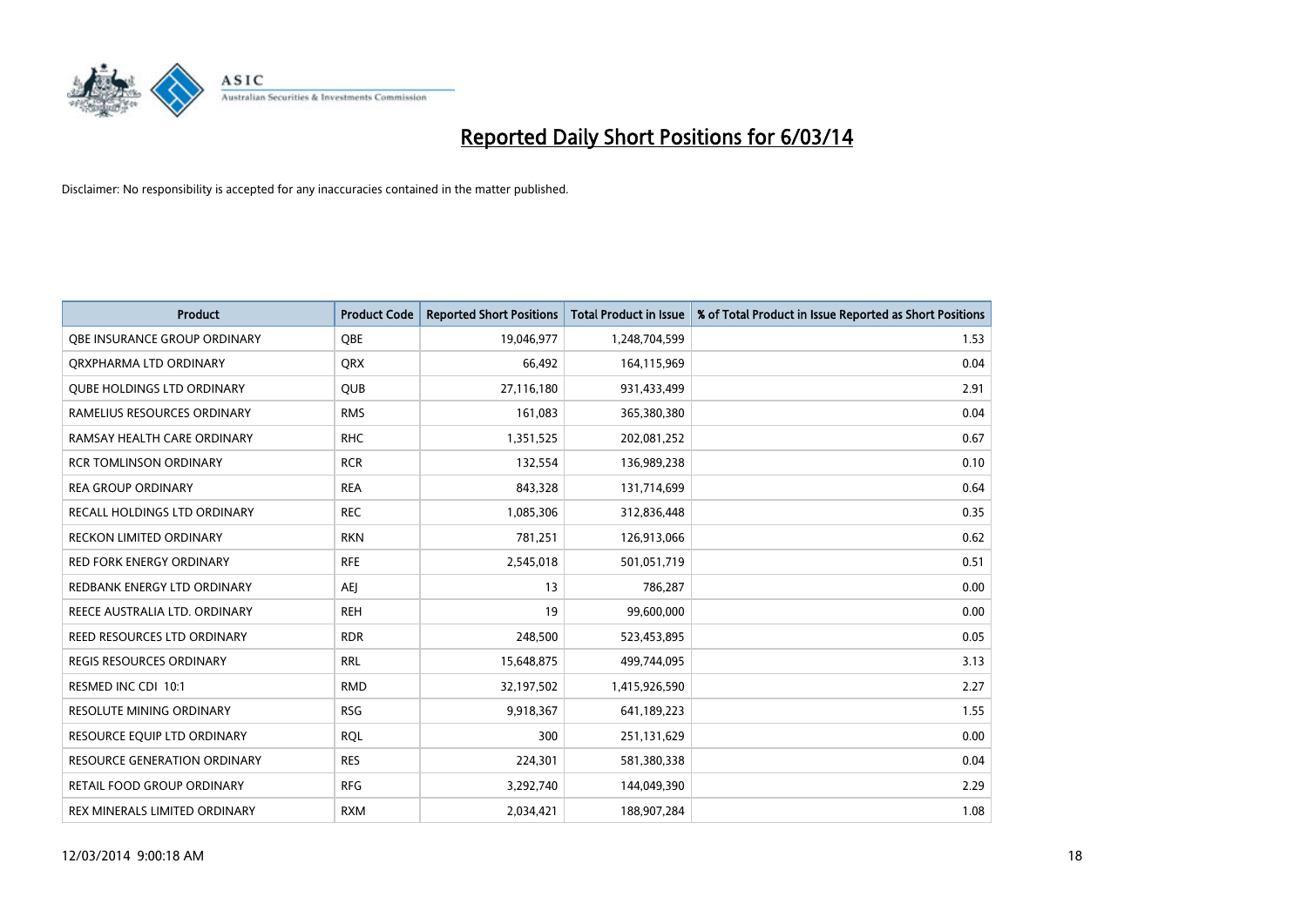

| <b>Product</b>                        | <b>Product Code</b> | <b>Reported Short Positions</b> | <b>Total Product in Issue</b> | % of Total Product in Issue Reported as Short Positions |
|---------------------------------------|---------------------|---------------------------------|-------------------------------|---------------------------------------------------------|
| RIO TINTO LIMITED ORDINARY            | <b>RIO</b>          | 4,082,957                       | 435,758,720                   | 0.94                                                    |
| ROC OIL COMPANY ORDINARY              | <b>ROC</b>          | 563,889                         | 686,461,740                   | 0.08                                                    |
| ROYAL WOLF HOLDINGS ORDINARY          | <b>RWH</b>          | 192,532                         | 100,387,052                   | 0.19                                                    |
| RURALCO HOLDINGS ORDINARY             | <b>RHL</b>          | 10,091                          | 71,860,206                    | 0.01                                                    |
| SAI GLOBAL LIMITED ORDINARY           | SAI                 | 10,961,111                      | 210,774,480                   | 5.20                                                    |
| SALMAT LIMITED ORDINARY               | <b>SLM</b>          | 691                             | 159,812,799                   | 0.00                                                    |
| SAMSON OIL & GAS LTD ORDINARY         | <b>SSN</b>          | 8,552,000                       | 2,547,627,193                 | 0.34                                                    |
| SANDFIRE RESOURCES ORDINARY           | <b>SFR</b>          | 1,221,220                       | 155,640,968                   | 0.78                                                    |
| SANTOS LTD ORDINARY                   | <b>STO</b>          | 10,737,028                      | 970,280,062                   | 1.11                                                    |
| SARACEN MINERAL ORDINARY              | <b>SAR</b>          | 5,352,592                       | 595,263,186                   | 0.90                                                    |
| SCA PROPERTY GROUP STAPLED SECURITIES | SCP                 | 41,368,704                      | 648,628,320                   | 6.38                                                    |
| SEDGMAN LIMITED ORDINARY              | <b>SDM</b>          | 218,290                         | 223,224,636                   | 0.10                                                    |
| SEEK LIMITED ORDINARY                 | <b>SEK</b>          | 3,632,874                       | 340,357,027                   | 1.07                                                    |
| SELECT HARVESTS ORDINARY              | SHV                 | 42,387                          | 57,815,720                    | 0.07                                                    |
| SENEX ENERGY LIMITED ORDINARY         | SXY                 | 6,335,603                       | 1,145,008,917                 | 0.55                                                    |
| SERVCORP LIMITED ORDINARY             | SRV                 | 18,392                          | 98,432,275                    | 0.02                                                    |
| SERVICE STREAM ORDINARY               | <b>SSM</b>          | 30                              | 284,443,570                   | 0.00                                                    |
| SEVEN GROUP HOLDINGS ORDINARY         | <b>SVW</b>          | 2,500,882                       | 308,160,281                   | 0.81                                                    |
| SEVEN WEST MEDIA LTD ORDINARY         | <b>SWM</b>          | 10,940,184                      | 999,160,872                   | 1.09                                                    |
| SG FLEET GROUP LTD ORDINARY           | SGF                 | 2,426,992                       | 242,691,826                   | 1.00                                                    |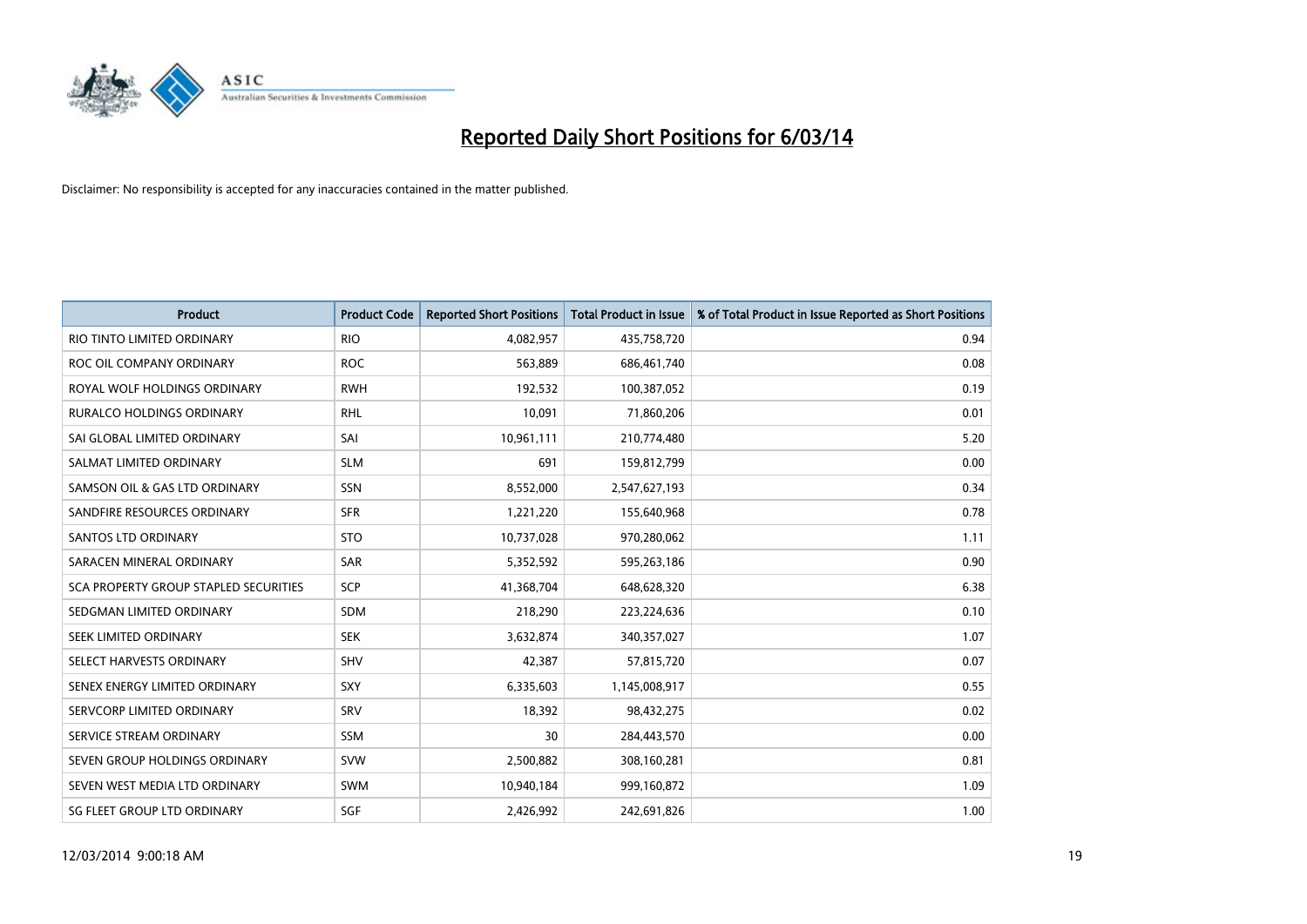

| <b>Product</b>                           | <b>Product Code</b> | <b>Reported Short Positions</b> | <b>Total Product in Issue</b> | % of Total Product in Issue Reported as Short Positions |
|------------------------------------------|---------------------|---------------------------------|-------------------------------|---------------------------------------------------------|
| SIGMA PHARMACEUTICAL ORDINARY            | <b>SIP</b>          | 7,935,821                       | 1,119,954,243                 | 0.71                                                    |
| SILEX SYSTEMS ORDINARY                   | <b>SLX</b>          | 2,849,355                       | 170,367,734                   | 1.67                                                    |
| SILVER CHEF LIMITED ORDINARY             | SIV                 | 198,118                         | 29,333,629                    | 0.68                                                    |
| SILVER LAKE RESOURCE ORDINARY            | <b>SLR</b>          | 25,337,244                      | 503,233,971                   | 5.03                                                    |
| SIMS METAL MGMT LTD ORDINARY             | SGM                 | 12,984,898                      | 204,459,583                   | 6.35                                                    |
| SINGAPORE TELECOMM. CHESS DEPOSITARY INT | SGT                 | 5,819,451                       | 152,192,407                   | 3.82                                                    |
| SINO GAS ENERGY ORDINARY                 | <b>SEH</b>          | 232,335                         | 1,530,457,040                 | 0.02                                                    |
| SIRIUS RESOURCES NL ORDINARY             | <b>SIR</b>          | 10,249,572                      | 261,980,167                   | 3.91                                                    |
| SIRTEX MEDICAL ORDINARY                  | <b>SRX</b>          | 102,917                         | 56,108,439                    | 0.18                                                    |
| SKILLED GROUP LTD ORDINARY               | <b>SKE</b>          | 2,566,333                       | 235,254,496                   | 1.09                                                    |
| SKY NETWORK ORDINARY                     | <b>SKT</b>          | 182,548                         | 389,139,785                   | 0.05                                                    |
| SKYCITY ENT GRP LTD ORDINARY             | <b>SKC</b>          | 280,886                         | 580,016,676                   | 0.05                                                    |
| <b>SLATER &amp; GORDON ORDINARY</b>      | SGH                 | 2,341,803                       | 203,821,542                   | 1.15                                                    |
| SMS MANAGEMENT, ORDINARY                 | <b>SMX</b>          | 3,517,798                       | 70,099,763                    | 5.02                                                    |
| SONIC HEALTHCARE ORDINARY                | <b>SHL</b>          | 4,895,585                       | 400,786,556                   | 1.22                                                    |
| SOUL PATTINSON (W.H) ORDINARY            | SOL                 | 46,528                          | 239,395,320                   | 0.02                                                    |
| SOUTH BOULDER MINES ORDINARY             | <b>STB</b>          |                                 | 128,477,826                   | 0.00                                                    |
| SP AUSNET STAPLED SECURITIES             | <b>SPN</b>          | 68,791,095                      | 3,386,607,080                 | 2.03                                                    |
| SPARK INFRASTRUCTURE STAPLED NOTE & UNIT | SKI                 | 62,993,499                      | 1,326,734,264                 | 4.75                                                    |
| SPDR 200 FUND ETF UNITS                  | <b>STW</b>          | 100,637                         | 45,826,368                    | 0.22                                                    |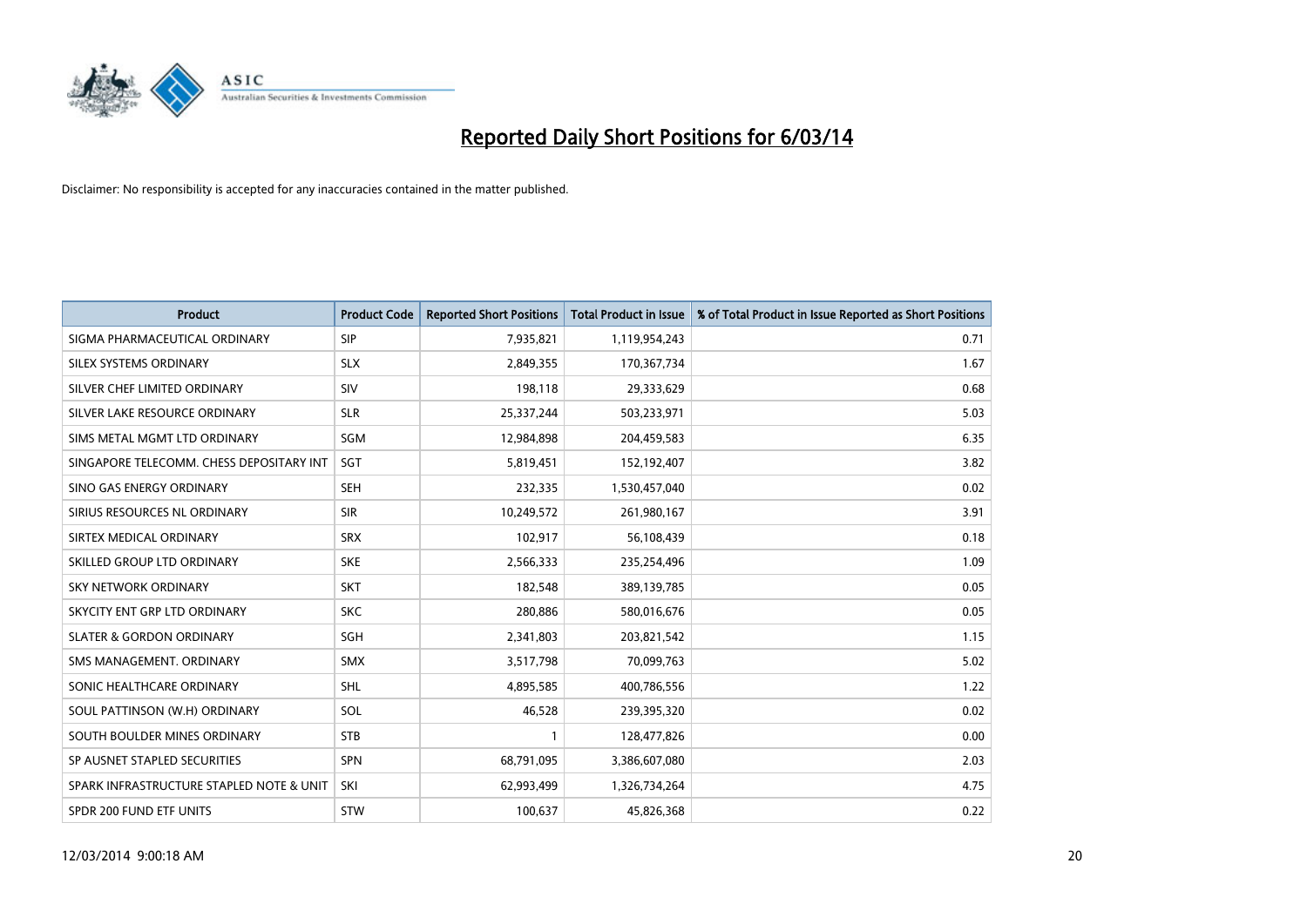

| <b>Product</b>                   | <b>Product Code</b> | <b>Reported Short Positions</b> | <b>Total Product in Issue</b> | % of Total Product in Issue Reported as Short Positions |
|----------------------------------|---------------------|---------------------------------|-------------------------------|---------------------------------------------------------|
| SPDR 200 RESOURCES ETF UNITS     | <b>OZR</b>          | 53,178                          | 1,601,962                     | 3.32                                                    |
| SPDR SMALL ORDS ETF UNITS        | SSO                 | 174,513                         | 801,304                       | 21.78                                                   |
| SPECIALTY FASHION ORDINARY       | <b>SFH</b>          | 50,001                          | 192,236,121                   | 0.03                                                    |
| ST BARBARA LIMITED ORDINARY      | <b>SBM</b>          | 22,110,110                      | 488,074,077                   | 4.53                                                    |
| STARPHARMA HOLDINGS ORDINARY     | SPL                 | 13,780,959                      | 284,664,680                   | 4.84                                                    |
| STEADFAST GROUP LTD ORDINARY     | <b>SDF</b>          | 518,166                         | 500,971,408                   | 0.10                                                    |
| STHN CROSS MEDIA ORDINARY        | <b>SXL</b>          | 4,274,437                       | 705,099,800                   | 0.61                                                    |
| STOCKLAND UNITS/ORD STAPLED      | SGP                 | 12,841,640                      | 2,326,978,560                 | 0.55                                                    |
| STRAITS RES LTD. ORDINARY        | SRO                 | 28,747                          | 1,217,730,293                 | 0.00                                                    |
| STRATA-X ENERGY LTD CDI 1:1      | <b>SXA</b>          | 9,651,064                       | 88,970,180                    | 10.85                                                   |
| STRIKE ENERGY LTD ORDINARY       | <b>STX</b>          | 5,000                           | 706,519,664                   | 0.00                                                    |
| STW COMMUNICATIONS ORDINARY      | SGN                 | 966,025                         | 403,828,512                   | 0.24                                                    |
| <b>SUDA LTD ORDINARY</b>         | <b>SUD</b>          | 13,255,866                      | 924,052,169                   | 1.43                                                    |
| SUNCORP GROUP LTD ORDINARY       | <b>SUN</b>          | 5,131,643                       | 1,286,600,980                 | 0.40                                                    |
| SUNDANCE ENERGY ORDINARY         | <b>SEA</b>          | 3,499,210                       | 463,173,668                   | 0.76                                                    |
| SUNDANCE RESOURCES ORDINARY      | <b>SDL</b>          | 60,749,798                      | 3,079,369,367                 | 1.97                                                    |
| SUNLAND GROUP LTD ORDINARY       | <b>SDG</b>          | 15,022                          | 181,710,087                   | 0.01                                                    |
| SUPER RET REP LTD ORDINARY       | <b>SUL</b>          | 4,208,068                       | 196,731,620                   | 2.14                                                    |
| SYD AIRPORT STAPLED US PROHIBIT. | SYD                 | 20,194,387                      | 2,216,216,041                 | 0.91                                                    |
| SYRAH RESOURCES ORDINARY         | <b>SYR</b>          | 3,886,390                       | 162,385,614                   | 2.39                                                    |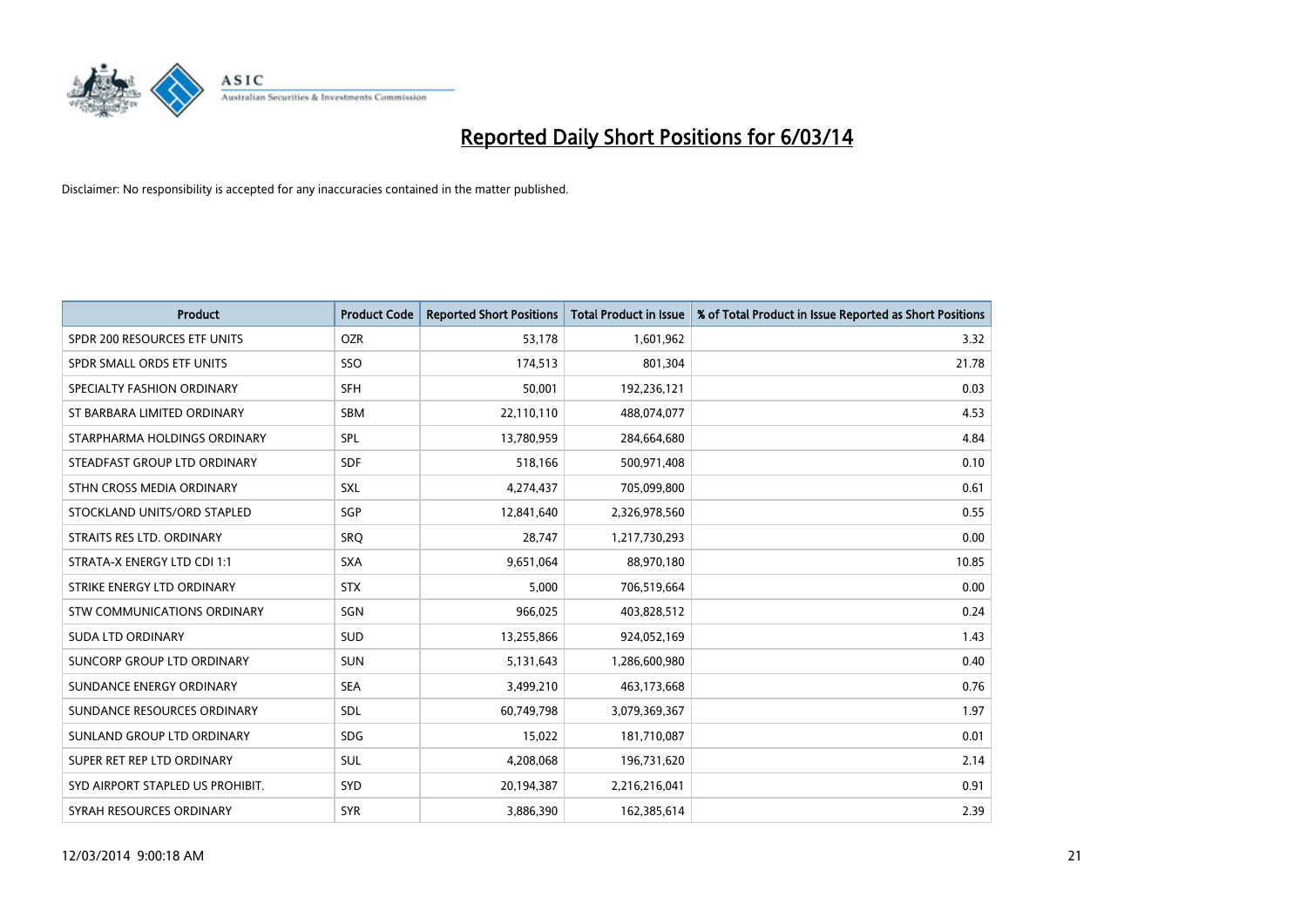

| <b>Product</b>                       | <b>Product Code</b> | <b>Reported Short Positions</b> | <b>Total Product in Issue</b> | % of Total Product in Issue Reported as Short Positions |
|--------------------------------------|---------------------|---------------------------------|-------------------------------|---------------------------------------------------------|
| <b>TABCORP HOLDINGS LTD ORDINARY</b> | <b>TAH</b>          | 20,457,099                      | 754,274,706                   | 2.71                                                    |
| TAP OIL LIMITED ORDINARY             | <b>TAP</b>          | 728,395                         | 242,237,221                   | 0.30                                                    |
| TASSAL GROUP LIMITED ORDINARY        | <b>TGR</b>          | 35,488                          | 146,507,029                   | 0.02                                                    |
| TATTS GROUP LTD ORDINARY             | <b>TTS</b>          | 8,423,674                       | 1,417,117,821                 | 0.59                                                    |
| <b>TELECOM CORPORATION ORDINARY</b>  | <b>TEL</b>          | 11,999,509                      | 1,824,369,462                 | 0.66                                                    |
| TELSTRA CORPORATION, ORDINARY        | <b>TLS</b>          | 10,892,972                      | 12,443,074,357                | 0.09                                                    |
| TEN NETWORK HOLDINGS ORDINARY        | <b>TEN</b>          | 138,137,942                     | 2,630,984,596                 | 5.25                                                    |
| TERANGA GOLD CORP CDI 1:1            | <b>TGZ</b>          | 384,630                         | 109,048,271                   | 0.35                                                    |
| TFS CORPORATION LTD ORDINARY         | <b>TFC</b>          | 99,486                          | 282,157,408                   | 0.04                                                    |
| THE REJECT SHOP ORDINARY             | <b>TRS</b>          | 1,696,610                       | 28,826,248                    | 5.89                                                    |
| THORN GROUP LIMITED ORDINARY         | <b>TGA</b>          | 285,408                         | 149,494,813                   | 0.19                                                    |
| <b>TIGER RESOURCES ORDINARY</b>      | <b>TGS</b>          | 109,343                         | 803,311,695                   | 0.01                                                    |
| TOLL HOLDINGS LTD ORDINARY           | <b>TOL</b>          | 30,521,166                      | 717,133,875                   | 4.26                                                    |
| TORO ENERGY LIMITED ORDINARY         | <b>TOE</b>          |                                 | 1,517,991,305                 | 0.00                                                    |
| TOX FREE SOLUTIONS ORDINARY          | <b>TOX</b>          | 2,109,229                       | 133,252,359                   | 1.58                                                    |
| TPG TELECOM LIMITED ORDINARY         | <b>TPM</b>          | 1,176,247                       | 793,808,141                   | 0.15                                                    |
| <b>TRADE ME GROUP ORDINARY</b>       | <b>TME</b>          | 775,056                         | 396,548,005                   | 0.20                                                    |
| TRANSFIELD SERVICES ORDINARY         | <b>TSE</b>          | 39,443,300                      | 512,457,716                   | 7.70                                                    |
| TRANSPACIFIC INDUST, ORDINARY        | <b>TPI</b>          | 20,062,059                      | 1,578,786,704                 | 1.27                                                    |
| TRANSURBAN GROUP TRIPLE STAPLED SEC. | <b>TCL</b>          | 4,306,905                       | 1,491,855,200                 | 0.29                                                    |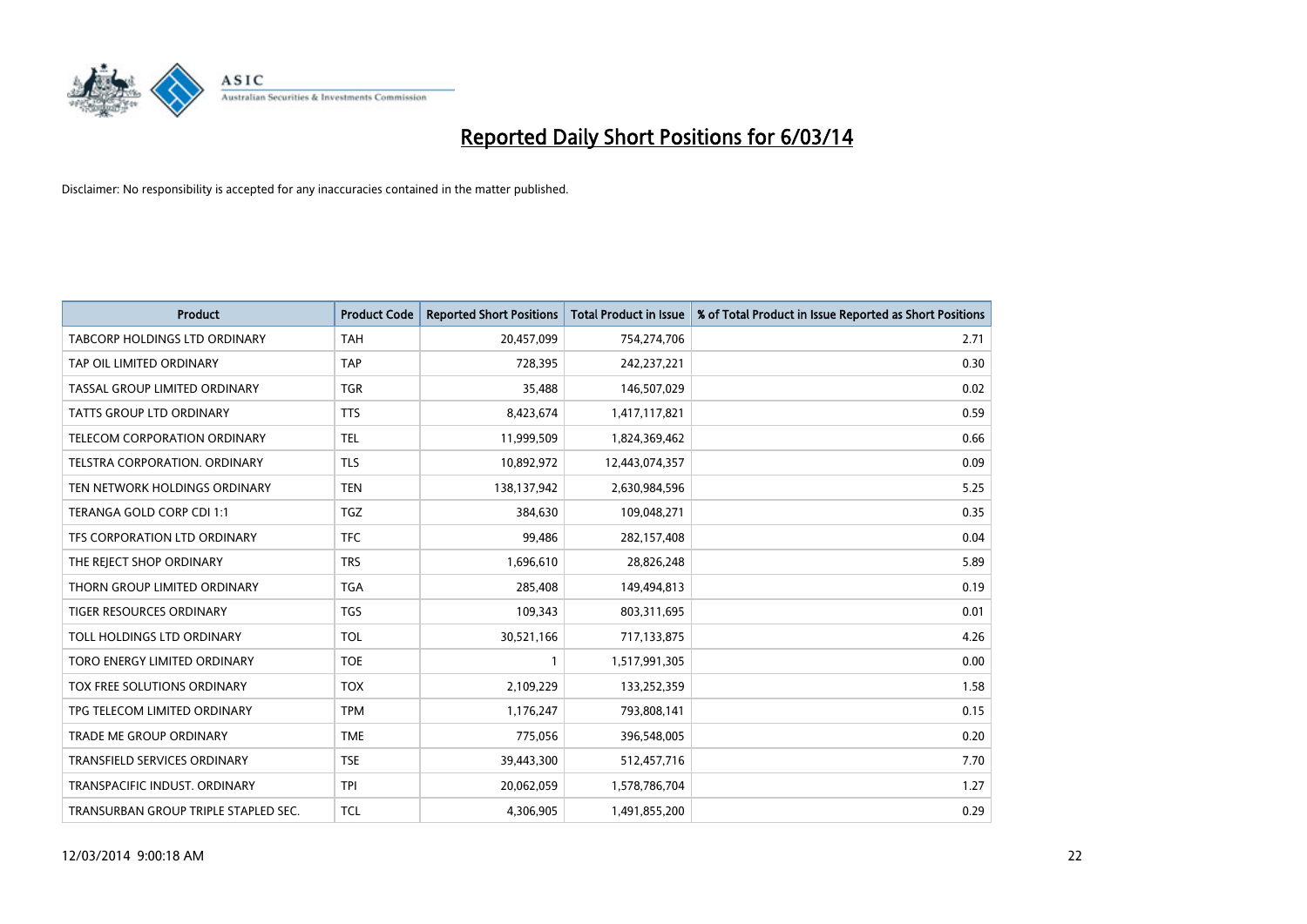

| <b>Product</b>                        | <b>Product Code</b> | <b>Reported Short Positions</b> | <b>Total Product in Issue</b> | % of Total Product in Issue Reported as Short Positions |
|---------------------------------------|---------------------|---------------------------------|-------------------------------|---------------------------------------------------------|
| <b>TREASURY GROUP ORDINARY</b>        | <b>TRG</b>          | 15,518                          | 23,070,755                    | 0.07                                                    |
| TREASURY WINE ESTATE ORDINARY         | <b>TWE</b>          | 39,807,857                      | 647,227,144                   | 6.15                                                    |
| TROY RESOURCES LTD ORDINARY           | <b>TRY</b>          | 1,703,316                       | 190,775,997                   | 0.89                                                    |
| TWENTY-FIRST FOX INC A NON-VOTING CDI | <b>FOXLV</b>        | 674,811                         | 4,387,791                     | 15.38                                                   |
| TWENTY-FIRST FOX INC B VOTING CDI     | <b>FOX</b>          | 1,711,675                       | 188,594,825                   | 0.91                                                    |
| UGL LIMITED ORDINARY                  | <b>UGL</b>          | 23,889,858                      | 166,511,240                   | 14.35                                                   |
| UXC LIMITED ORDINARY                  | <b>UXC</b>          | 982,795                         | 320,706,487                   | 0.31                                                    |
| <b>VEDA GROUP LTD ORDINARY</b>        | <b>VED</b>          | 13,307,577                      | 842,055,406                   | 1.58                                                    |
| VILLA WORLD LTD, ORDINARY             | <b>VLW</b>          | 1,649                           | 93,663,800                    | 0.00                                                    |
| <b>VILLAGE ROADSHOW LTD ORDINARY</b>  | <b>VRL</b>          | 742,635                         | 159,493,510                   | 0.47                                                    |
| <b>VIRGIN AUS HLDG LTD ORDINARY</b>   | <b>VAH</b>          | 79,839,098                      | 3,514,807,839                 | 2.27                                                    |
| VIRTUS HEALTH LTD ORDINARY            | <b>VRT</b>          | 3,277,916                       | 79,536,601                    | 4.12                                                    |
| VISION EYE INSTITUTE ORDINARY         | VEI                 | 164,613                         | 160,759,740                   | 0.10                                                    |
| <b>VOCATION LTD ORDINARY</b>          | <b>VET</b>          | 7,803,998                       | 200,000,000                   | 3.90                                                    |
| <b>WATPAC LIMITED ORDINARY</b>        | <b>WTP</b>          | 4,339                           | 184,332,526                   | 0.00                                                    |
| WEBJET LIMITED ORDINARY               | <b>WEB</b>          | 2,666,580                       | 79,397,959                    | 3.36                                                    |
| <b>WESFARMERS LIMITED ORDINARY</b>    | <b>WES</b>          | 5,281,160                       | 1,143,274,951                 | 0.46                                                    |
| WESTERN AREAS LTD ORDINARY            | <b>WSA</b>          | 21,217,394                      | 226,392,226                   | 9.37                                                    |
| WESTERN DESERT RES. ORDINARY          | <b>WDR</b>          | 3,946,493                       | 500,040,257                   | 0.79                                                    |
| WESTFIELD GROUP ORD/UNIT STAPLED SEC  | <b>WDC</b>          | 4,909,631                       | 2,113,501,814                 | 0.23                                                    |